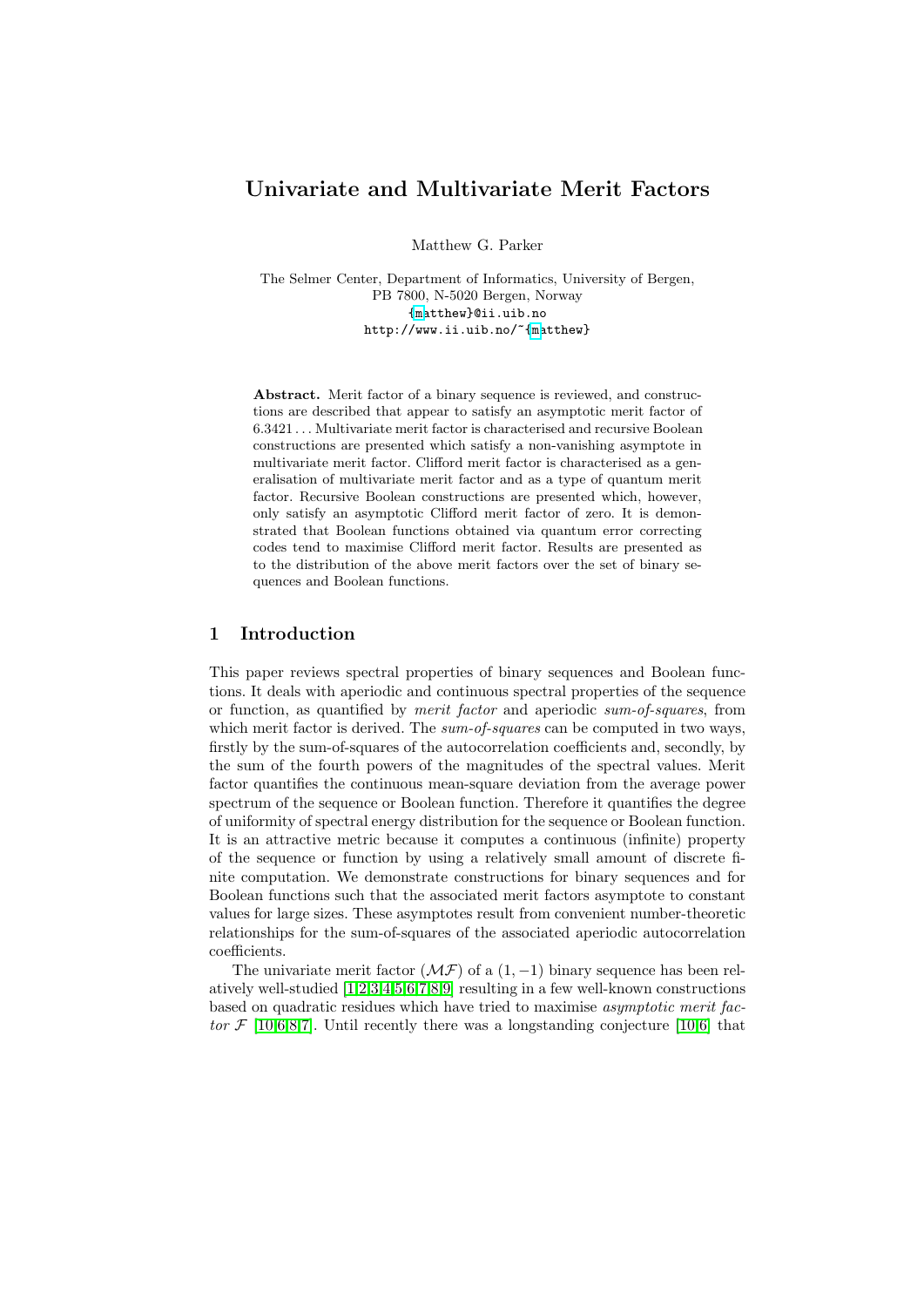the maximum  $\mathcal F$  achievable by an infinite binary construction is 6.0. In Section 2 we report on a recent construction by Kristiansen and Parker [11,12], independently obtained by Borwein, Choi, and Jedwab [13], that satisfies  $\mathcal{F} > 6.3$ . This result is discussed in d[eta](#page-28-9)il elsewhere in this proceedings [14]. We also report on a variant of this construction w[hich](#page-28-10) appears to [ac](#page-12-0)hieve the same asymptote.

In comparison to the univariate case, merit factor for the multivariate case remains largely unstudied, apart from some activity with respect to aperiodic binary (two-dimensional[\) ar](#page-28-11)[ray](#page-28-12)s (e.g. see [15]), and with respect to the periodic sum-of-squares metric for a Boolean function [16]. In Section 3 we consider the extreme multivariate case where each dimension is of size 2 and the alphabet is  $(1, -1)$  binary. These multivariate 'arrays' are conveniently specified by Boolean functions. We are, therefore, interested here in merit factors of sequences described by Boolean functions [11,17]. We demonstrate that, as with the one-dimensional cas[e,](#page-28-3) the *multivariate merit factor*  $(\mathcal{M}\mathcal{M}\mathcal{F})$  for infinite constructions often asymptotes to a constant value, at least for recursive [qua](#page-28-13)[dra](#page-28-14)[tic](#page-28-15) constructions. These constructions exhibit linear recursive formulae for both univariate and multivariate sum-of-squares and, in these cases, asymptotic merit factors are easily computed. This research was initially inspired by a previous result by Høholdt, Jensen, and Justesen [5] who proved the recursion  $\gamma_n = 2\gamma_{n-1} + 8\gamma_{n-2}$  for the univariate sum-of-squares of the Golay-Rudin-Shapiro sequen[ce](#page-28-16) [of l](#page-28-17)ength  $2^n$  [18,19,20].

In Section 4 we discuss our aim to characterise and evaluate quantum merit  $factor(QMF)$  of a Boolean function where, in this context, the Boolean function of  $n$  binary variables is actually interpreted as a pure quantum multipartite state of n [qu](#page-29-1)antum bits (qubits) [21,22].  $\mathcal{QMF}$  $\mathcal{QMF}$  $\mathcal{QMF}$  $\mathcal{QMF}$  quantifies the degree of uniformity of energy distribution for the state with respect to the set of transform spectra resulting from the infinite set of transforms comprising all  $n$ -fold tensor products of  $2 \times 2$  unitary matrices. High  $\mathcal{QMF}$  indicates a high degree of uncertainty as to the joint value [ob](#page-29-5)[tain](#page-28-16)[ed](#page-29-3) [by](#page-29-4) ob[ser](#page-29-6)ving the  $n$  qubits in any local measurement basis and is a measure of entanglement of the  $n$  qubits [23,24,25]. Using bruteforce algorithms on classical computers, it is not possible to compute  $\mathcal{QMF}$ beyond about  $n = 4$  qubits to any reasonable accuracy. It is therefore desirable to find faster algorithms to evaluate  $\mathcal{QMF}$ , and to recursively construct 'graph-ical' quantum states (quantum graphs) [26,21,[27,](#page-29-2)[28,](#page-29-7)[29,](#page-28-18)[30\]](#page-29-0) such that their  $QMF$ is computed precisely via simple recursive relationships for their quantum sumof-squares. This paper achieves both these goals. The second goal is motivated, in pa[rt, b](#page-28-16)y the recent proposal for measurement-driven quantum computation based on the idea of pre-entangling an array of qubi[ts,](#page-29-3) [wh](#page-29-4)[ere](#page-29-5) [qu](#page-29-6)antum computation is then undertaken by a series of well-chosen quantum measurements [26,31,23,24]. The form of inter-qubit pre-entanglement chosen for the array can be modelled, precisely, by a quadratic Boolean function of n variables, as shown by Parker and Rijmen at SETA01 [21]. Moreover, stabilizer quantum error-correcting codes (QECCs) are exactly described using quadratic Boolean functions [27,28,29,30]. So the metric of  $QMF$  can be used to evaluate *entanglement* of a graph-based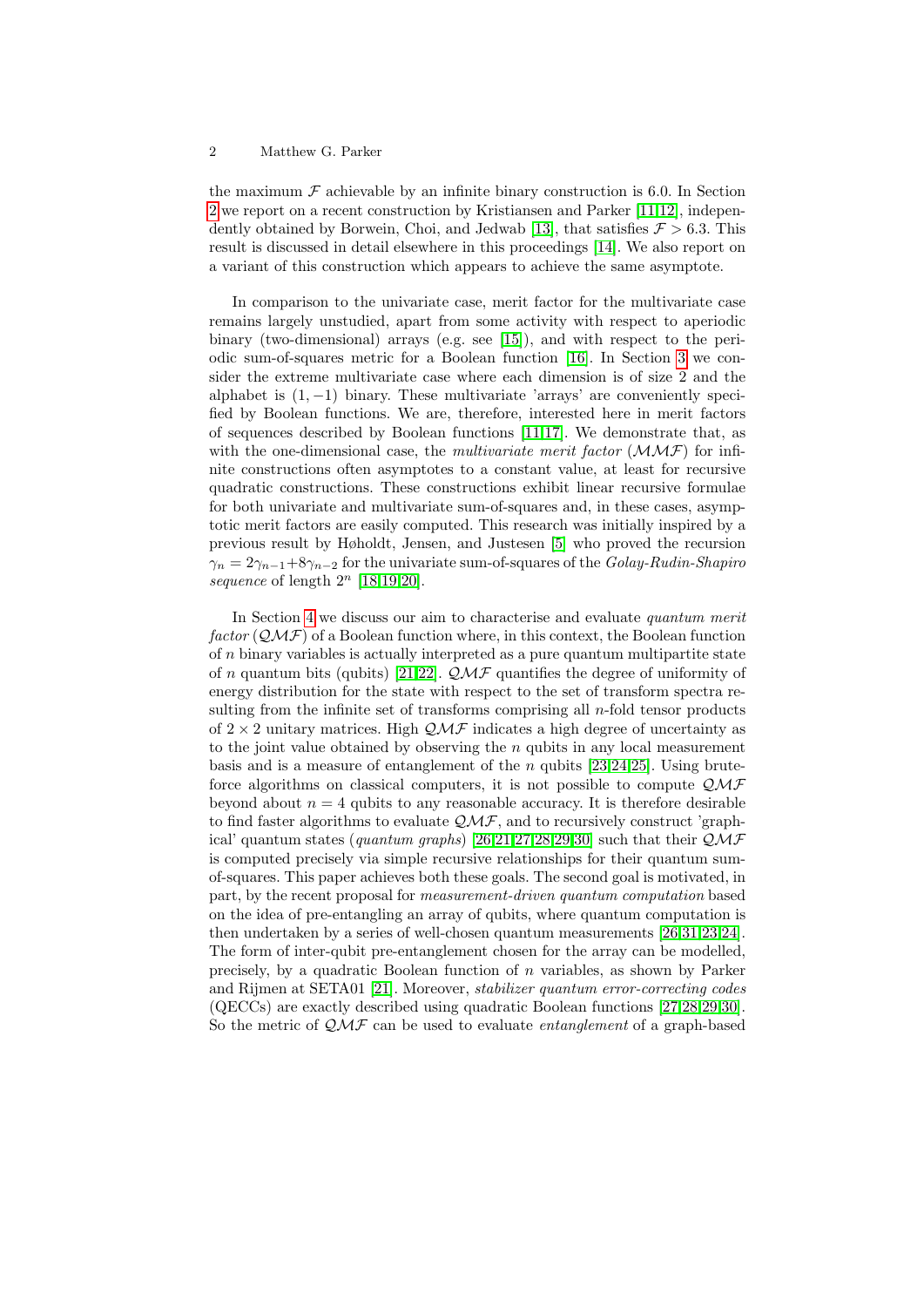multipartite quantum state (QECC), where large  $\mathcal{QMF}$  indicates high entanglement  $<sup>1</sup>$ .</sup>

In Section 5 [we](#page-29-8) [ba](#page-29-9)[ck o](#page-29-10)[ff s](#page-29-6)omewhat from the problem of  $\mathcal{QMF}$  to consider the evaluation of something we call *Clifford merit factor*  $(C\mathcal{MF})$ . Instead of computing merit factor with respec[t to](#page-29-11) the infinite set of transforms formed from tensor products of all  $2 \times 2$  unitary transforms we, instead, compute merit factor with respect to the finite set of transforms formed from tensor products of members of the Local Clifford Group [33,34,35,30].  $\mathcal{CMF}$  is a natural generalisation of  $\mathcal{M}\mathcal{M}\mathcal{F}$  as it is compute[d](#page-2-0) via a collection of fixed-multivariate aperiodic autocorrelations over the set of all possible fixings [36], and gives a good indication of the quantum energy distribution for the associated quantum state. We further show that  $\mathcal{CMF}$  is a measure of quantum entanglement of the associated multipartite state as it rem[ains](#page-29-8) [in](#page-29-10)[var](#page-29-11)[ian](#page-29-12)[t](#page-29-13) [wit](#page-28-17)[h re](#page-29-14)spect to local unitary transform [of](#page-29-6) the state. We also, quite unexpectedly  $^2$ , arrive at the conclusion that  $\mathcal{CMF}$  is precisely equal to  $\mathcal{QMF}$ . We also find that, for recursively constructed graphs,  $\mathcal{CMF}$  can, once again, be exactly computed via sum-of-squares recursions.  $\mathcal{CMF}$  is typically maximised over quadratic Boolean functions which describe zero-dimension QECCs with maximum distance [33,35,36,37,38,22,39]. Graphs constructed from adjacency matrices of a bordered-quadratic residue form tend to maximise  $\mathcal{CMF}$  [30]. This nicely mirrors the univariate situation where quadratic residue constructions are central to the optimisation of  $M\mathcal{F}$ .

We conclude by listing some interesting open problems that this research suggests.

### 1.1 Key To Notation

We introduce some of the notation and fundamental spectral concepts that we use. All of the metrics discussed can be viewed as arising from the output spectra with respect to unitary transforms over complex space (i.e. the result of a set of matrix-vector products).

Consider matrix-vector products, Ts, in complex space, where T is a  $2^n \times 2^n$ unitary matrix, and s is a  $2^{n} \times 1$  vector, where both matrix and vector have entries from  $\mathbb{C}$ . 'Unitary' means that  $TT^{\dagger} = I$ , where '†' means conjugate-transpose and I is the identity matrix. Transform  $T$  is constructed using the following unitary primitives:

$$
U(\theta,\phi) = \begin{pmatrix} \cos\theta & \sin\theta e^{i\phi} \\ \sin\theta & -\cos\theta e^{i\phi} \end{pmatrix}, \qquad 0 \le \theta < \frac{\pi}{2}, \quad 0 \le \phi < \pi,\tag{1}
$$

where  $i^2 = -1$ .

<span id="page-2-0"></span>Define 
$$
I, H, N \in \{U\}
$$
, where  
\n
$$
I = \begin{pmatrix} 1 & 0 \\ 0 & 1 \end{pmatrix}, H = \frac{1}{\sqrt{2}} \begin{pmatrix} 1 & 1 \\ 1 & -1 \end{pmatrix}, \text{ and } N = \frac{1}{\sqrt{2}} \begin{pmatrix} 1 & i \\ 1 & -i \end{pmatrix}.
$$

<sup>1</sup> QMF satisfies the requirement for an entanglement metric that it is invariant with respect to local unitary transform of the associated state [32,21].

<sup>&</sup>lt;sup>2</sup> It was not the author's original intention to establish the equivalence of  $\mathcal{CMF}$  and  $QMF$  but it appears that they are equivalent.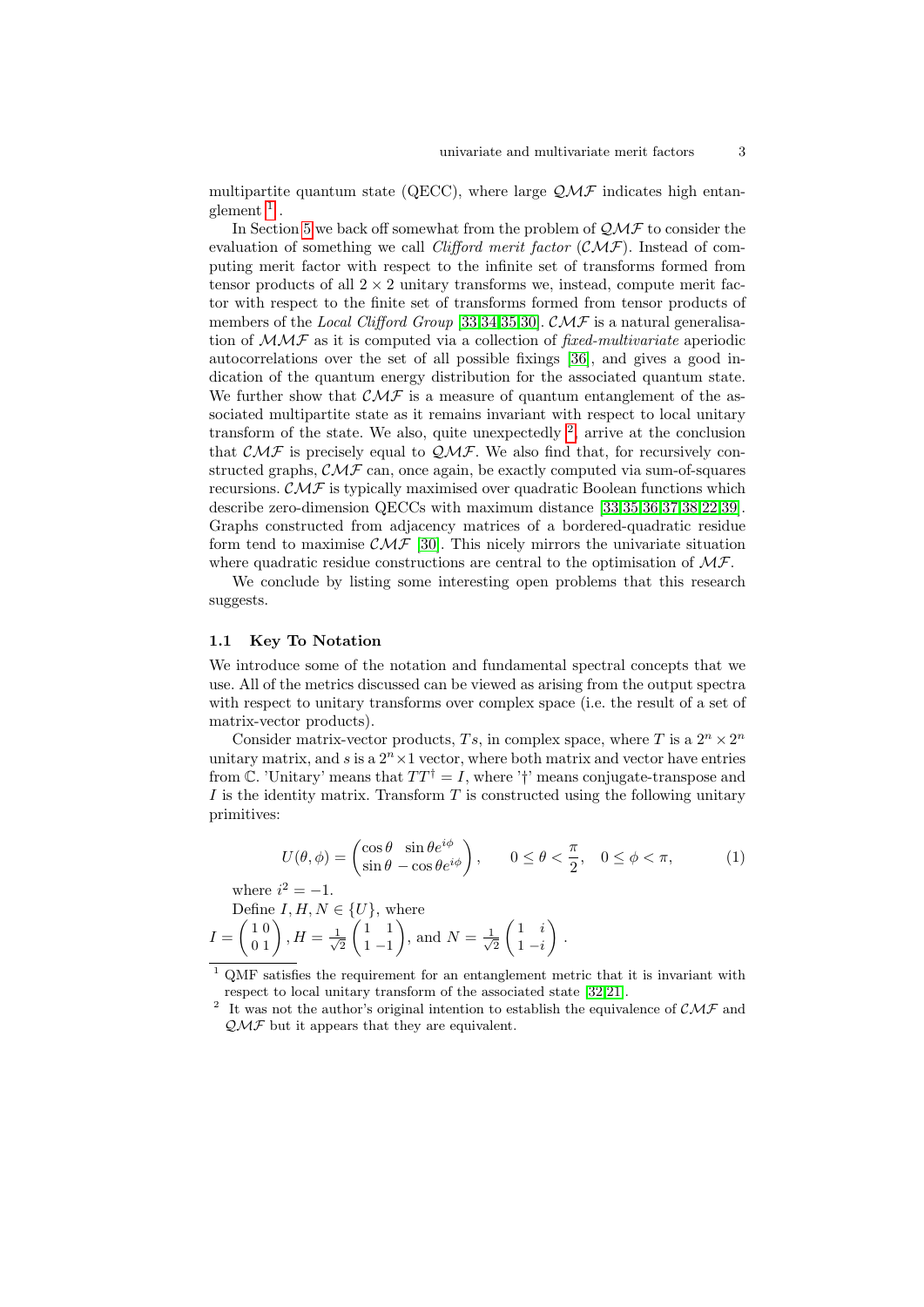Define the *tensor product* (or *Kronecker product*) as:

$$
A \otimes B = \begin{pmatrix} a_{00}B & a_{01}B & \cdots \\ a_{10}B & a_{11}B & \cdots \\ \vdots & \vdots & \ddots \end{pmatrix}.
$$

We introduce the notion of a set of identically-dimensioned unitary matrices,  ${A_0, A_1, \ldots, A_{k-1}}$ , such that an associated set,  ${A_0, A_1, \ldots, A_{k-1}}^n$ , comprises all *n*-fold tensor products of members of  $\{A_0, A_1, \ldots, A_{k-1}\}$ , giving a total of  $k^n$ unitary matrices, each of size  $2^n \times 2^n$ .

Example:  $\{H\}^n = H \otimes H \otimes \ldots \otimes H$  defines a set of one  $2^n \times 2^n$  unitary matrix, which implements the Walsh-Hadamard transform.

Example:  $\{I, H\}^n = \{I \otimes \ldots \otimes I \otimes I, \quad I \otimes \ldots \otimes I \otimes H, \quad I \otimes \ldots \otimes H \otimes I, \quad I \otimes \ldots \otimes I \otimes I \otimes I\}$  $I \otimes \ldots \otimes H \otimes H$ , ...  $H \otimes \ldots \otimes H \otimes H$  defines a set of  $2^n$  distinct unitary matrices of size  $2^n \times 2^n$  which implement the so-called  $\{I, H\}^n$ -transform.

Let  $D$  be the set of all diagonal and antidiagonal  $2 \times 2$  unitary matrices. Thus

$$
\mathcal{D} = \left\{ \begin{pmatrix} a & 0 \\ 0 & b \end{pmatrix}, \begin{pmatrix} 0 & c \\ d & 0 \end{pmatrix}, \right\} \tag{2}
$$

 $\forall a, b, c, d \text{ such that } |a| = |b| = |c| = |d| = 1.$ 

<span id="page-3-0"></span>We use ' $\simeq$ ' to indicate that two  $2^n \times 2^n$  matrices A and B are D-equivalent, where,

> $A \simeq B \Rightarrow A = \Delta B$  for some  $\Delta \in \mathcal{D}^n$ . . (3)

Then  $\mathcal{D}^n \{U\}^n$  comprises all  $2^n \times 2^n$  local unitary transforms.

We further define  ${V} = {U}_{\theta=\pi/4}$ , i.e. V is the subset of U where all matrix entries have the same magnitude. We also define the infinite transform sets  $\{W\} \simeq \{V\}N$  and  $\{X\} \simeq \{W\}N$ . We can partition  $\{V\}$  into matrix pairs,  $F_{\alpha}$ and  $F'_{\alpha}$ , where,

$$
\{V\} = \{F_{\alpha}, F'_{\alpha} \mid \forall \alpha \in \mathcal{C}, |\alpha| = 1, 0 \le \angle \alpha < \frac{\pi}{2}\},\tag{4}
$$

where  $F_{\alpha} = \frac{1}{\sqrt{2}}$ 2  $\begin{pmatrix} 1 & \alpha \end{pmatrix}$  $1 - \alpha$ ), and  $F'_{\alpha} = \frac{1}{\sqrt{2}}$ 2  $\begin{pmatrix} 1 & i\alpha \\ 1-i\alpha \end{pmatrix}$ . The rows of  $F_{\alpha}$  relate to the residue system, mod  $(x-\alpha)(x+\alpha) = (x^2-\alpha^2)$ , as left-multiplication of a vector, s, by  $F_{\alpha}$  can be interpreted as evaluating the residues of  $s(x) = s_0 + s_1x \mod$  $(x - \alpha)$  and mod  $(x + \alpha)$ . Similarly, the rows of  $F'_{\alpha}$  relate to a residue system, mod  $(x - i\alpha)(x + i\alpha) = (x^2 + \alpha^2)$ . The combined rows of  $F_\alpha$  and  $F'_\alpha$  therefore relate to a residue system, mod  $(x^4 - \alpha^4)$ .

#### 1.2 Useful Example

Here is an example of the spectral computations underlying  $MF$ ,  $MMF$ , and CMF. Let  $p(\mathbf{x}) : Z_2^n \to Z_2$  be the Boolean function  $p(\mathbf{x}) = x_0 x_1$ , where  $n = 2$ . From p we create a  $4 \times 1$  bipolar vector,  $s = (s_{00}, s_{01}, s_{10}, s_{11})^T$ , where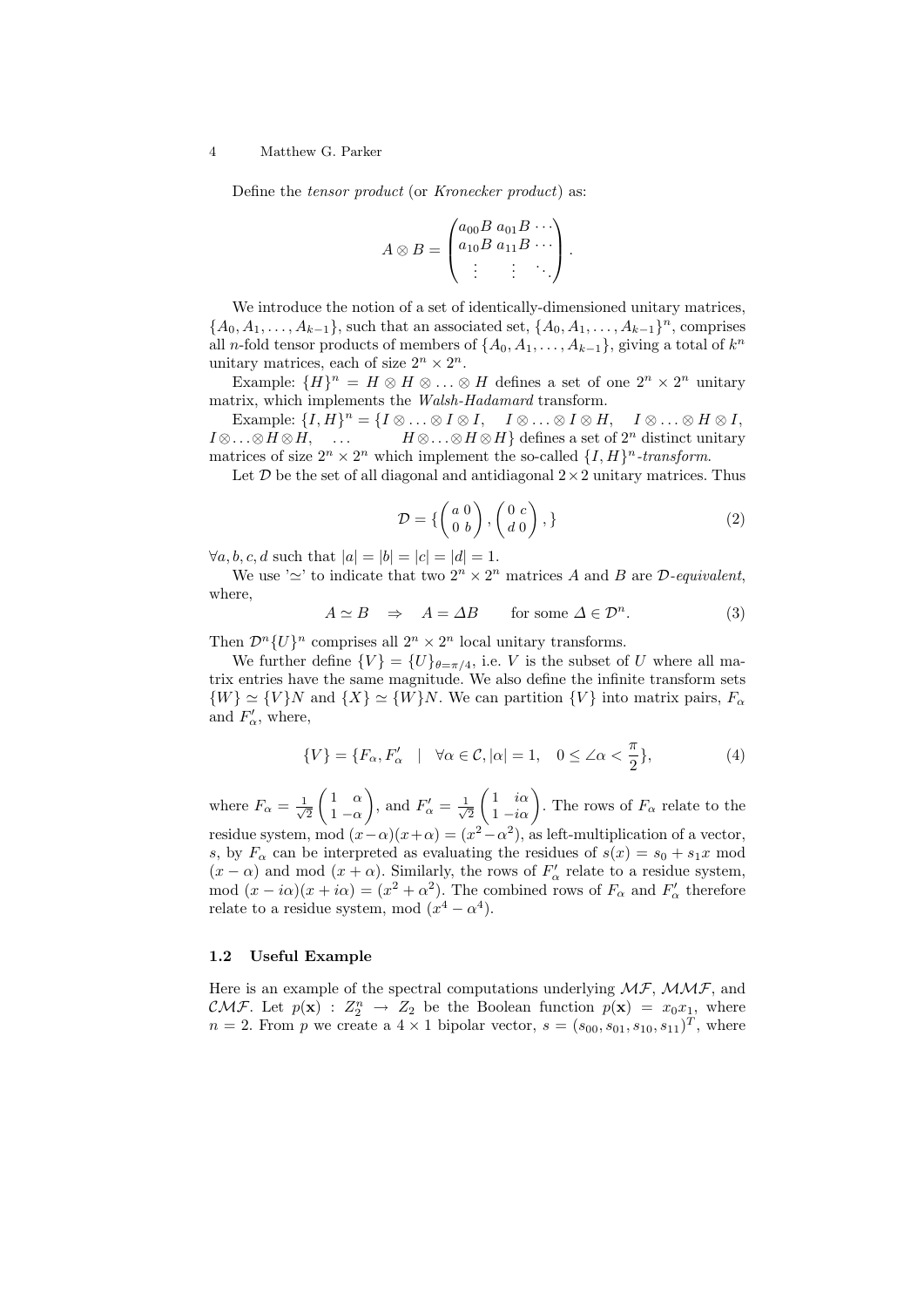$s_{ab} = (-1)^{p(x_0 = a, x_1 = b)}$ . Thus  $s = (-1)^{p(x)} = (1, 1, 1, -1)^T$ . One computes the merit factor by first computing the sum-of-squares metric. This, in turn, can be computed directly by computing the sum-of-squares of the out-of-phase autocorrelation coefficient magnitudes, but here we, equivalently, sum the fourth powers of spectral magnitudes, whilst retaining the nomenclature 'sum-of-squares' for the resultant sum-of-squares metric.

To compute  $\mathcal{MF}$  for p we proceed as follows, where  $N = 2^n = 4$ :

$$
- S = \frac{1}{2} \begin{pmatrix} 1 & 1 & 1 & 1 \\ 1 & i & -1 & -i \\ 1 & -1 & 1 & -1 \\ 1 & -i & -1 & i \end{pmatrix} s = (1, i, 1, -i)^T.
$$
  

$$
- S' = \frac{1}{2} \begin{pmatrix} 1 & \omega & i & \omega^3 \\ 1 & \omega^5 & -i & \omega^7 \\ 1 & \omega^5 & i & \omega^7 \\ 1 & \omega^7 & -i & \omega^5 \end{pmatrix} s = \frac{1}{\sqrt{2}} (1 + \omega, -1 + \omega^7, -1 + \omega, 1 + \omega^7)^T,
$$
  
where  $\omega = \sqrt{i}.$ 

– The univariate sum-of-squares,  $\gamma,$  is  $\gamma = \frac{1}{2}(\frac{N}{2}(\sum_{k} |S_{k}|^{4} + \sum_{k} |S'_{k}|^{4}) - N^{2}) = \frac{1}{2}(\frac{4}{2}(4+6) - 16) = 2.$  $- \mathcal{MF} = \frac{N^2}{2\gamma} = 4.0.$ 

To compute  $\mathcal{MMF}$  for p we proceed as follows, where  $n = 2$ :

$$
- S^{00} = (H \otimes H)s = (1, 1, 1, -1)^{T}.
$$
  
\n
$$
- S^{01} = (H \otimes N)s = (1, 1, i, -i)^{T}.
$$
  
\n
$$
- S^{10} = (N \otimes H)s = (1, i, 1, -i)^{T}.
$$
  
\n
$$
- S^{11} = (N \otimes N)s = (1 + i, 0, 0, 1 - i)^{T}.
$$
  
\n
$$
- \text{ The multivariate sum-of-squares, } \sigma, \text{ is}
$$
  
\n
$$
\sigma = \frac{1}{2}((\sum_{\mathbf{r} \in \{0, 1\}^{n}} \sum_{\mathbf{k} \in \{0, 1\}^{n}} |S_{\mathbf{k}}^{\mathbf{r}}|^{4}) - 4^{n}) = \frac{1}{2}(4 + 4 + 4 + 8 - 16) = 2.
$$
  
\n
$$
- M M \mathcal{F} = \frac{4^{n}}{2\sigma} = 4.0.
$$

To compute  $\mathcal{CMF}$  for p we proceed as follows, where  $n = 2$ :

$$
S^{00} = (I \otimes I)s = (1, 1, 1, -1)^{T}.
$$
  
\n
$$
S^{01} = (I \otimes H)s = (\sqrt{2}, 0, 0, \sqrt{2})^{T}.
$$
  
\n
$$
S^{02} = (I \otimes N)s = (\omega, \omega^{7}, \omega^{7}, \omega)^{T}.
$$
  
\n
$$
S^{10} = (H \otimes I)s = (\sqrt{2}, 0, 0, \sqrt{2})^{T}.
$$
  
\n
$$
S^{11} = (H \otimes H)s = (1, 1, 1, -1)^{T}.
$$
  
\n
$$
S^{20} = (N \otimes I)s = (\omega, \omega^{7}, \omega^{7}, \omega)^{T}.
$$
  
\n
$$
S^{21} = (N \otimes H)s = (1, i, 1, -i)^{T}.
$$
  
\n
$$
S^{22} = (N \otimes N)s = (1 + i, 0, 0, 1 - i)^{T}.
$$
  
\n
$$
S^{22} = (N \otimes N)s = (1 + i, 0, 0, 1 - i)^{T}.
$$
  
\n
$$
S^{22} = \frac{1}{2}((\sum_{r \in \{0, 1, 2\}^n} \sum_{k \in \{0, 1\}^n} |S_k^{r}|^4) - 6^n) = \frac{1}{2}(4 + 8 + 4 + 4 + 4 + 4 + 4 + 8 - 36) = 6.
$$
  
\n
$$
C\mathcal{MF} = \frac{6^n}{2\epsilon} = 3.0.
$$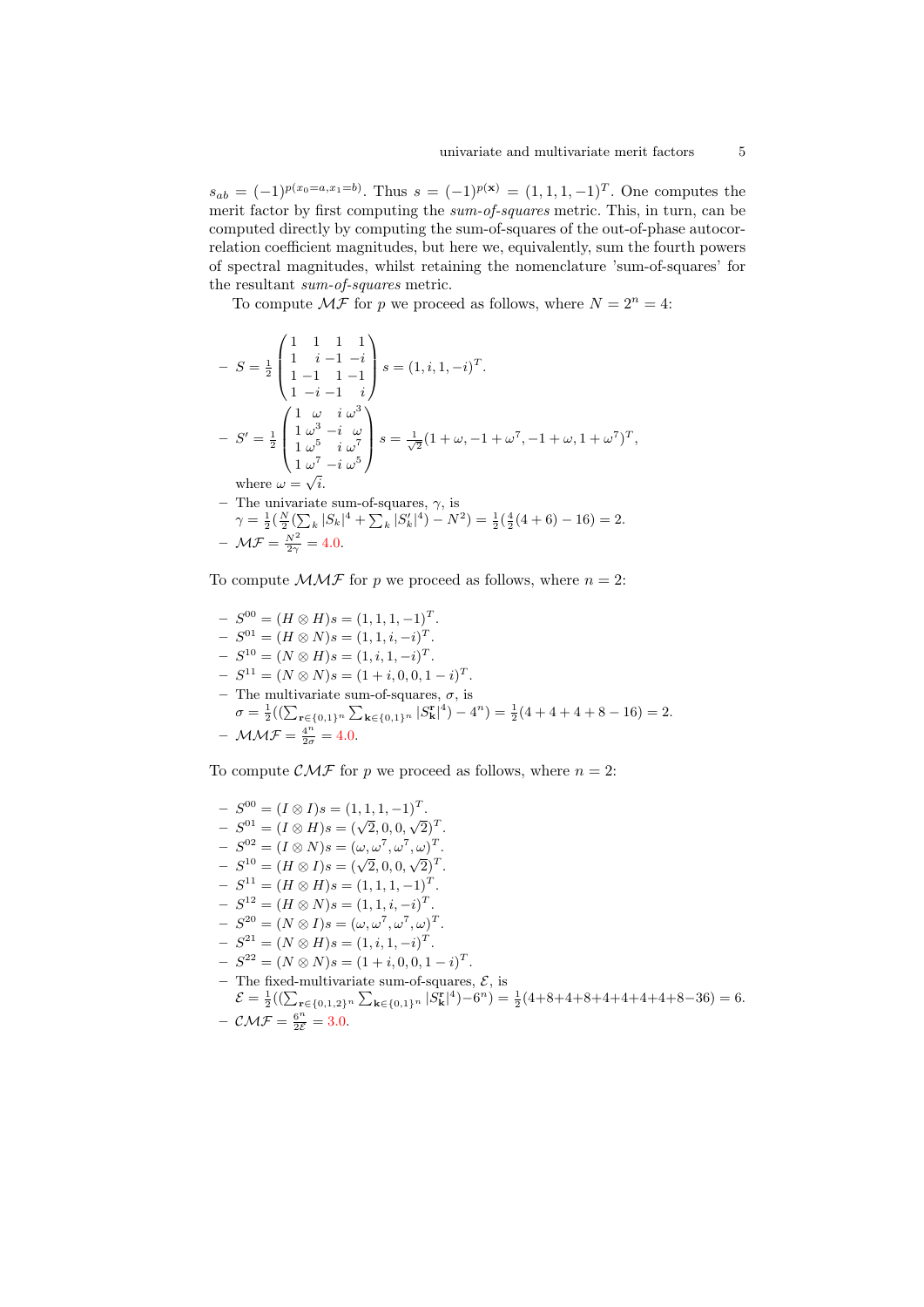#### 1.3 The Rough Guide to Transform Spectra

We also provide a "map" (Fig. 1) that indicates the types of spectra we will be dealing with and how they relate to each other. For simplicity, the map only deals with input sequences,  $s$ , of length  $2<sup>n</sup>$ . The map represents sets of spectral outputs, S, by their associated transforms, T, from which S is computed where  $S = Ts$ , [a](#page-29-15)nd the different forms of  $T$  are indicated on the map. All three metrics,  $\mathcal{MF},$  $MMF$ , and  $CMF$ , describe a property of an infinite spectral set - indicated on the map by an infinite set of transforms - but, as just shown in the example, each of the three metrics can be computed using only a finite set of spectral points. For sequences of length  $N = 2<sup>n</sup>$ , the spectral outputs with respect to (w.r.t.) the univariate continuous Fourier transform occur as a strict subset of the spectral set  $\{S\} = \{V\}^n s$  [40]. For example the univariate spectral points generated by rows of the matrix:

$$
\frac{1}{2} \begin{pmatrix} 1 & 1 & 1 & 1 \\ 1 & i & -1 & -i \\ 1 & -1 & 1 & -1 \\ 1 & -i & -1 & i \end{pmatrix}
$$

can be found as a subset of the rows of the matrices  $H \otimes H$  and  $N \otimes H$ . The matrix multisets  $\{V^I\}$ ,  $\{W^N\}$ , and  $\{X^H\}$ , are defined in definitions 9 and 16.



<span id="page-5-0"></span>Fig. 1: Map of spectral outputs described by their associated transforms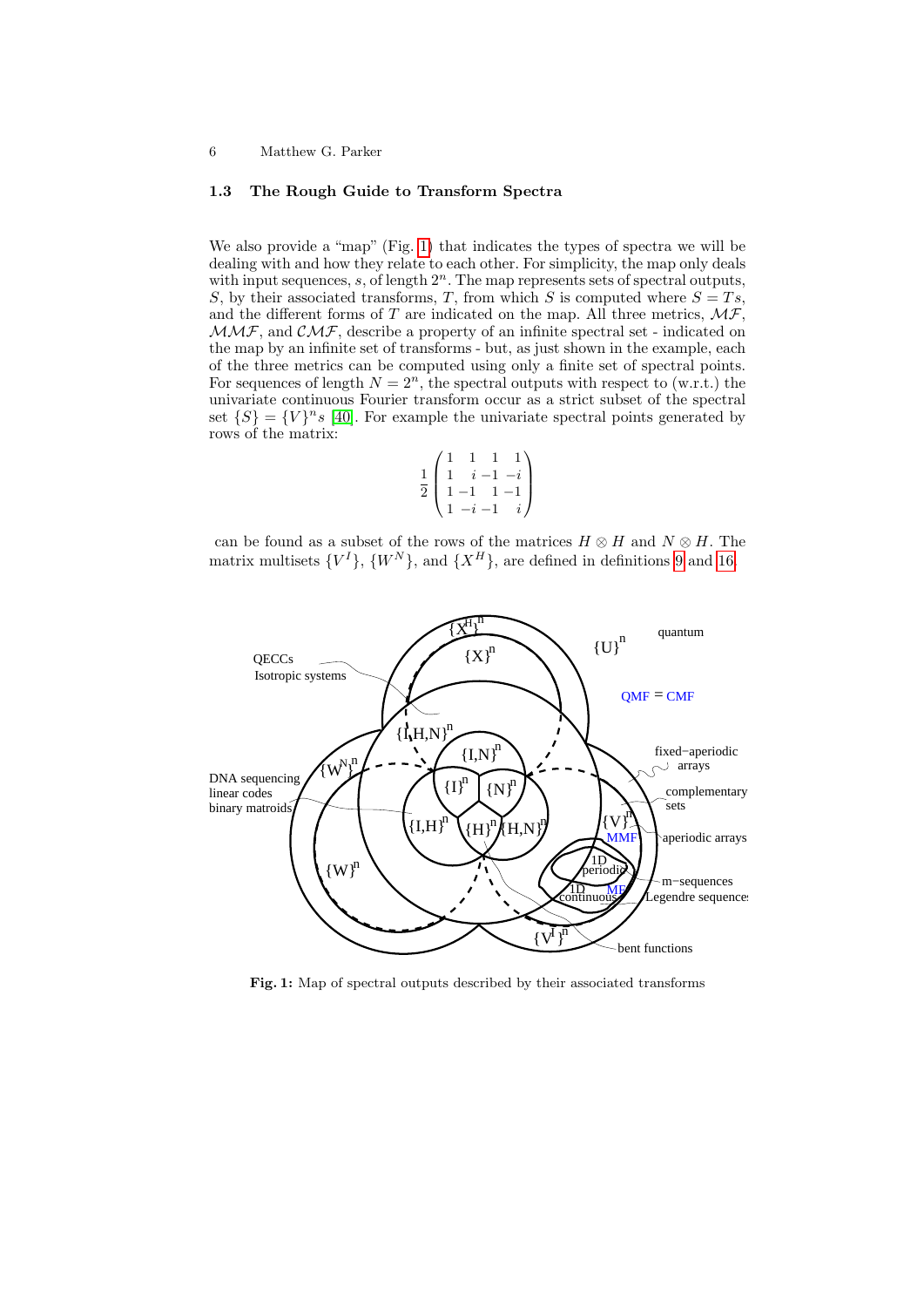# <span id="page-6-3"></span>2 Univariate merit factor

<span id="page-6-1"></span>The univariate aperiodic autocorrelation of  $s$  is given by,

$$
u_k = \sum_{j=0}^{N-1} s_j s_{j+k}^*, \qquad -N < k < N,\tag{5}
$$

where  $s_j = 0, N \geq j < 0$ .

<span id="page-6-0"></span>Alternatively, by representing s as a polynomial  $s(z) = s_0 + s_1 z + \ldots$  $s_{N-1}z^{N-1}$ , we can express u as  $u(z) = u_{1-N}z^{1-N} + u_{2-N}z^{2-N} + \ldots + u_{N-2}z^{N-2} +$  $u_{N-1}z^{N-1}$ , where  $u(z) = e(z)e(z^{-1})^*$ 

$$
u(z) = s(z)s(z^{-1})^*.
$$
 (6)

Using the polynomial form for s, define the *univariate continuous fourier trans*form of s by,

$$
S_k(L, c) = \frac{1}{\sqrt{N}} s(e^{\frac{\pi i (2tk + c)}{L}}), \qquad 0 \le k < N,\tag{7}
$$

where  $L = tN$ ,  $t \in \{1, 2, ..., \infty\}$ , with  $c \in \{\{1, 2, ..., 2t - 1\} | \gcd(c, 2t) =$ 1} + {0, t} mod 2t if t odd, and  $c \in \{\{1, 2, ..., 2t - 1\} | \gcd(c, 2t) = 1\}$  if t even. Each  $(L, c)$  pair defines a different  $N \times N$  unitary transform,  $T(L, c)$ , such that  $S(L, c) = T(L, c)s$ , where  $T_{kj}(L, c) = \frac{1}{\sqrt{2}}$  $\frac{1}{N}e^{\frac{\pi ij(2tk+c)}{L}}$  and the infinite set of spectral points,  $\{S_k(L, c)\}\$ , for valid triples  $(k, L, c)$  approximates the continuous univariate Fourier transform spectra infinitely closely. Therefore (7) evaluates  $s(z)$  at all points on the unit circle. We symbolically represent this evaluation as



.

**Definition 1** The sum-of-squares,  $\gamma$ , of the sequence, s, is given by,

$$
\gamma = \frac{1}{2} \left( \left( \sum_{k=1-N}^{N-1} |u_k|^2 \right) - N^2 \right) = \sum_{k=1}^{N-1} |u_k|^2.
$$
 (8)

**Definition 2** The merit factor,  $\mathcal{MF}$ , of the sequence, s, is given by,

<span id="page-6-2"></span>
$$
\mathcal{MF} = \frac{N^2}{2\gamma}.\tag{9}
$$

**Definition 3** Let  $s_A$  be a length N sequence generated by construction A. Then the asymptotic merit factor of  $s_A$  is given by,

$$
\mathcal{F} = \lim_{N \to \infty} \mathcal{MF}(s_{\mathcal{A}}).
$$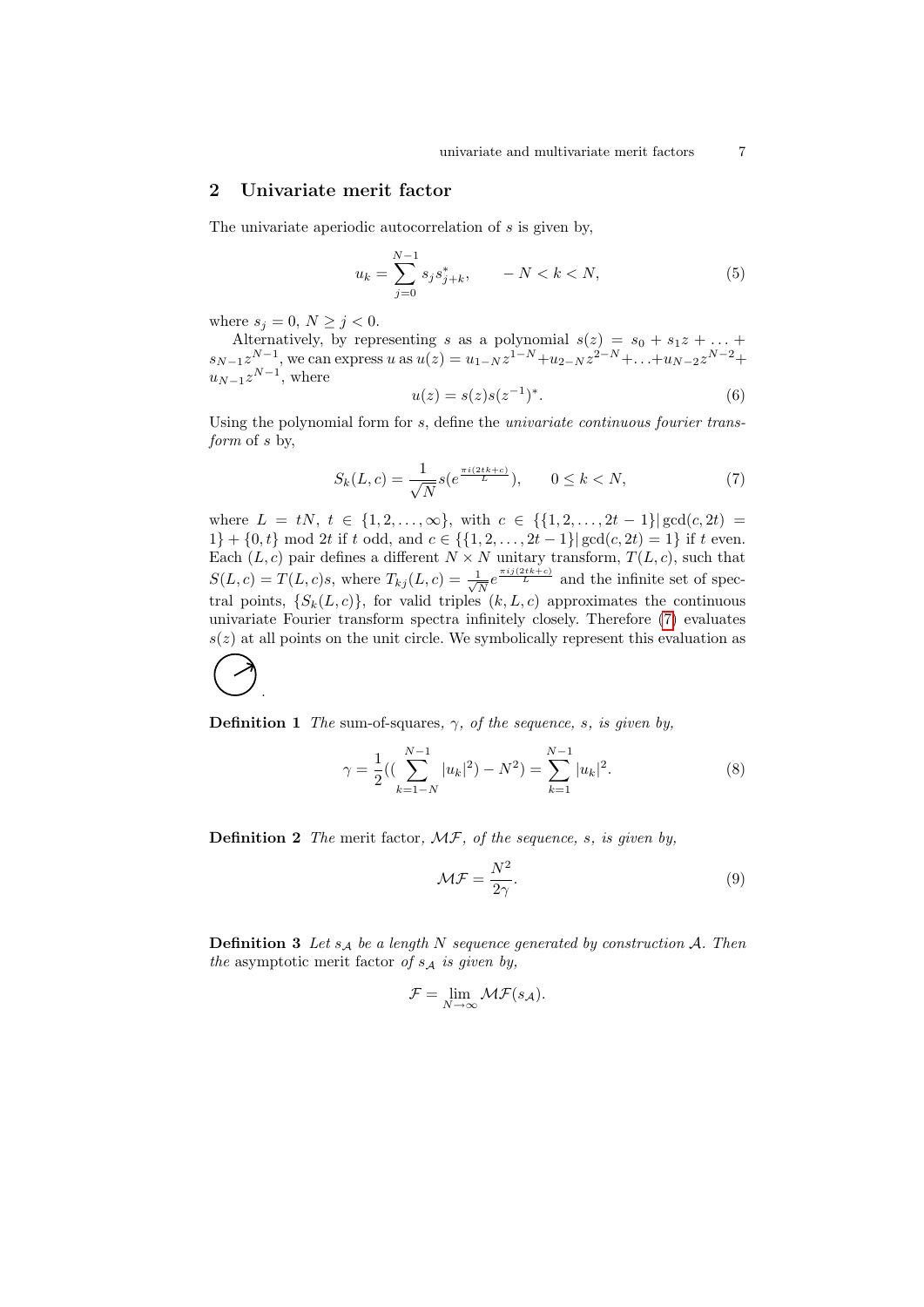#### 2.1 Transform ⇔ Autocorrelation Duality

The Wiener-Kinchine theorem states that (5) and (7) are related by

<span id="page-7-0"></span>
$$
\sum_{k=1-N}^{N-1} |u_k|^2 = \frac{N}{2} \left( \sum_{k=0}^{N-1} |S_k(L,c)|^4 + |S_k(L,c')|^4 \right),\tag{10}
$$

where  $c' = c + t \mod 2t$ ,  $c = 0$  if  $t = 1$ ,  $c \in \{\{1, 2, ..., 2t - 1\} | \gcd(c, 2t) = 1\}$ if t odd, and  $c \in \{ \{1, 2, \ldots, t-1\} | \gcd(c, 2t) = 1 \}$  if t even. The reason for the choice of pairings  $(c, c')$  becomes clear when we consider an embedding of the non-modular polynomial multiplication (6) in a polynomial modulus (i.e. we realise an aperiodic autocorrelation using a constaperiodic autocorrelation). Specifically, let

$$
u'(z) = s(z)s(z^{-1})^* \text{ mod } (z^{2N} - \epsilon), \tag{11}
$$

where  $\epsilon$  is a complex root of one of order  $t, t \in \{1, 2, \ldots, \infty\}$ . Then,

$$
\begin{array}{ll} u'_k=u_k, & 0\leq k
$$

In particular,

$$
\sum_{k=0}^{2N-1} |u'_k|^v = \sum_{k=1-N}^{N-1} |u_k|^v, \qquad \forall v.
$$
 (12)

So, from (8), we can use (11) instead of (6) to compute  $\gamma$ . (10) follows directly from (11) and (12) because we can fac[tor](#page-7-0)ise (11) into two residue computations mod  $(z^N - \eta)$  and mod  $(z^N + \eta)$ , where  $\eta$  is a complex r[oot](#page-7-0) of one of order 2t such that  $\eta^2 = \epsilon$ . Then  $s(z)s(z^{-1})^* \mod (z^N - \eta)$  and  $s(z)s(z^{-1})^* \mod (z^N + \eta)$  can be computed by evaluating  $s(z)s(z^{-1})^*$  at the N residues  $z \in \{e^{\frac{\pi i(2tk+c)}{L}}|0 \leq k$ N, and at the N residues  $z \in \{e^{\frac{\pi i (2tk+c')}{L}} | 0 \le k \le N\}$ , respectively. In particular  $u'(e^{\frac{\pi i(2tk+d)}{L}}) = |S_k(L, d)|^2$ ,  $d \in \{c, c'\}$ . One then obtains (10) by Parseval (or the Chinese Remainder Theorem). The main point here is that we obtain (10) and exactly the same value of  $\gamma$  for any choice of complex root,  $\epsilon$ , of order 2t. By considering all such  $\epsilon$ ,  $|S_k(L, d)|$  ranges over the continuous fourier magnitude spectrum and, therefore, as  $\gamma$  is independent of  $\epsilon$ ,  $\gamma$  evaluates a property of the continuous fourier spectra, namely the mean-square deviation from the flat continuous fourier power spectrum. Specifically,

$$
\gamma = \frac{1}{4\pi} \int_0^{2\pi} (|s(e^{i\omega})|^2 - N)^2 d\omega.
$$

In this paper we choose to compute  $\gamma$  by selecting  $\epsilon = 1$ , leading to  $L = N$  and  $(c, c') = (0, 1)$ , and allowing us to abbreviate  $S_k(L, d)$  to  $S_k$  and  $S'_k$  for  $d = c$ and  $d = c'$ , respectively, as done in Section 1.2.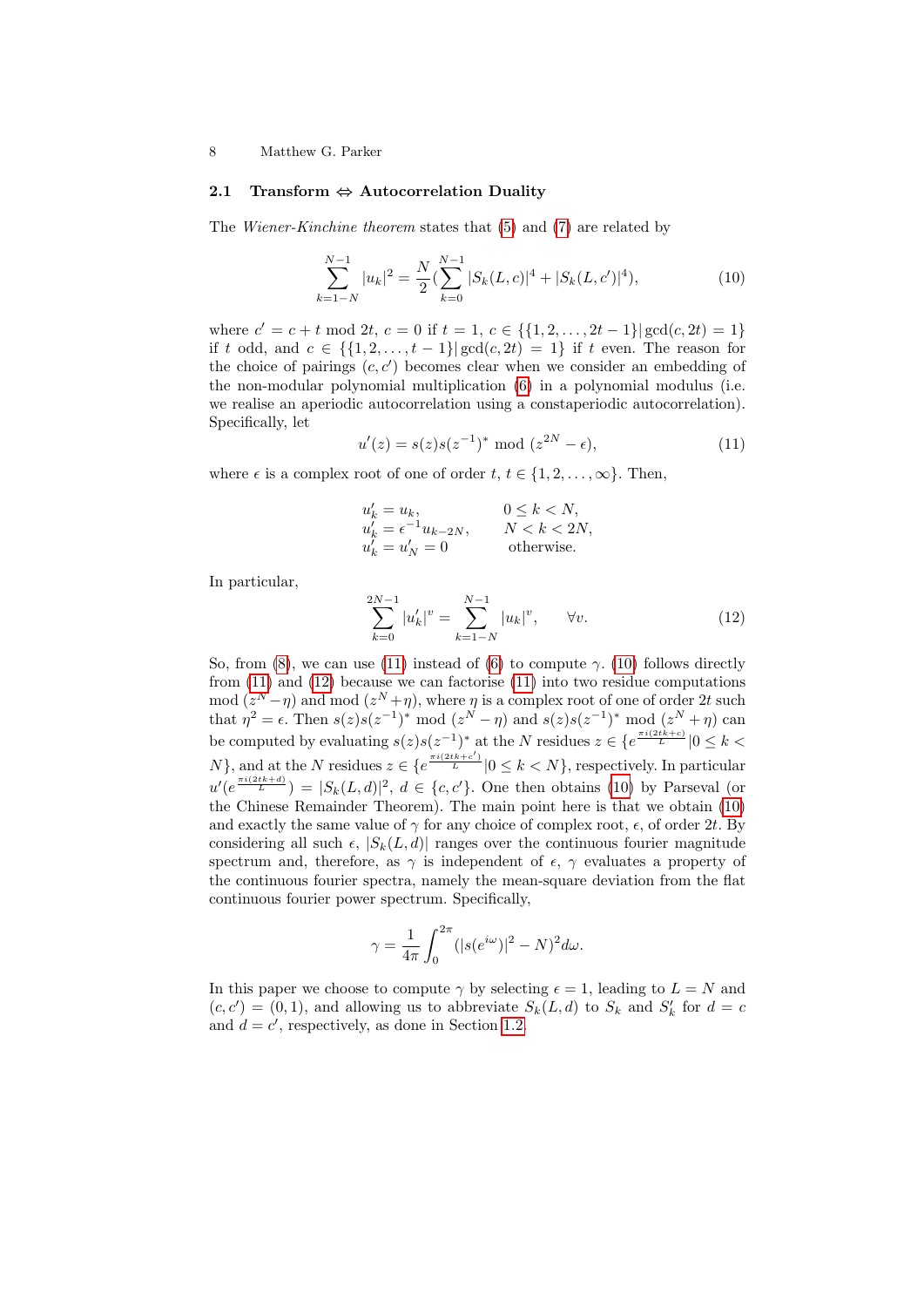#### 2.2 Expected Values and Constructions

The maximum merit factor known is for the length  $N = 13$  sequence, 0101001100000, for which  $\mathcal{MF} = 14.083$ , although there is no proof that this is the true maximum over all  $N$ .  $\mathcal F$  exists for many infinite sequence constructions. Experimental results suggest that, for a random binary sequence,  $\mathcal{F} = 1.0$ , as indicated by the following graphs of random samplings for (from left to right)  $N = 16, 64, 512,$  and 1024, with merit factor and  $\#$  sequences on x and y-axes, respectively, with x-axes ranging linearly from 0 to 4, and where the highest peak is centred around  $\mathcal{MF} = 1.0$  ever more tightly as N increases (we leave the graph axes unmarked as we simply wish to indicate the general trend as  $N$ increases):



Although binary sequences with merit factors around 8.0 or 9.0 have been found up to lengths  $N = 250$ , the maximum known asymptotic merit factor was, un[t](#page-28-19)il recently,  $\mathcal{F} = 6.0$ . This asymptote is satisfied by the *Legendre* construction [10,6,41], the Jacobi and modified Jacobi construction [8,42], and is conjectured to be satisfied by a negaperiodic construction of Parker [43]. In his recent master's thesis [11], Kristiansen describes a construction based on an extended Legendre sequence which satisfies, experimentally,  $\mathcal{F} > 6.3$  $\mathcal{F} > 6.3$  $\mathcal{F} > 6.3$ . Independently, Borwein, Choi and Jedwab [\[13\]](#page-28-21) proposed a construction which satisfies, experimentally,  $\mathcal{F} = 6.3421...$  These two constructions generate essentially the same sequence, although only [13] discovered [the](#page-30-0) periodic form of the extension and provided theoretical arguments as to the precise values of the asymptote and construction parameters. Detailed descriptions of the constructions can be found in [12] and [13], and elsewhere in this publication [14]. Both Kristiansen and Parker, and Borwein, Choi and Jedwab were influenced by prior work of two master's students of Jim Davis, Kirilusha and Narayanaswamy [44], who first developed the essential form of the construction by realising that extending a  $\frac{1}{4}$ -rotated Legendre se[quen](#page-28-8)ce by up to  $O(\sqrt{N})$  elements does not change  $\mathcal F$  from 6.0. Moreover they noticed that if the extension was periodic they could even increase  $\mathcal F$  above 6.0, although they did not uncover an asymptote. A summary of some of the constructions with large  $\mathcal F$  is now given.

#### Legendre Construction [10]

 $-$  Select a prime integer,  $m$ .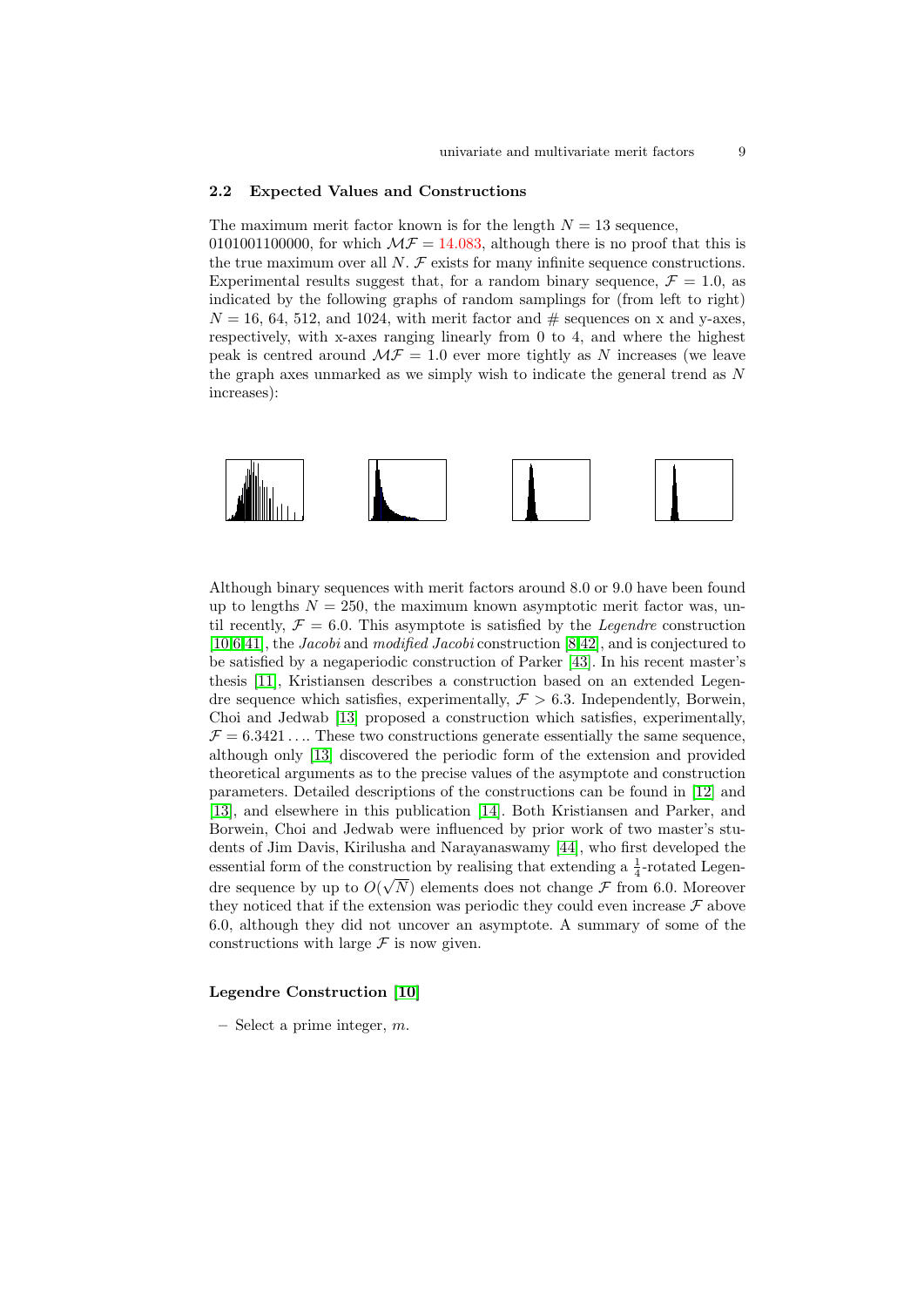- Construct the  $\{1, -1\}$  sequence,  $l = (l_0, l_1, \ldots, l_{m-1})^T$ , of length m, such that  $l_j = 1$  if  $\exists k$  such that  $k^2 = j \mod m$ , (in which case j is called a quadratic residue, mod m). Otherwise  $l_i = -1$ . By convention,  $l_0 = 1$ .
- Construct s as the periodic rotation of  $\ell$  by  $\frac{1}{4}$  of its length:

$$
s_j = l_{j + \lfloor \frac{m}{4} \rfloor} \bmod m
$$

l is the Legendre sequence and satisfies  $\mathcal{F}(l) = 1.5$ .

**Theorem 1** For s a  $\frac{1}{4}$ -rotat[ed L](#page-28-19)egendre sequence:

$$
\mathcal{F}(s) = 6.0.
$$

### Construction - Borwein, Choi and Jedwab [13]

- Construct a Legendre sequence,  $l$ , using a prime,  $m$ .
- Construct  $l^r$  to be a periodic rotation of l by  $0.2211m$  (or by  $0.7211m$ ):

$$
l_j^r = l_{j + \lfloor rm \rfloor} \bmod m, \qquad r \in \{0.2211, 0.7211\}.
$$

– Construct the length  $1.0578m$  "BCJ-sequence", s, as the periodic extension of  $l^r$  by 0.0578m:

$$
s_j=l_j^r,\qquad 0\leq j
$$

Conjectu[re 1](#page-28-11) [Fo](#page-28-20)r s a "BCJ-sequence":

$$
\mathcal{F}(s) = 6.3421\dots
$$

# Construction - Kristiansen [11,12]

- Construct a Legendre sequence,  $l$ , using a prime,  $m$ .
- $-$  Assign  $k = 0$  and  $l^k = l$ .
- $-$  Step A: Construct  $l^+$  and  $l^-$  as the periodic and negaperiodic rotations of  $l^k$  by one element:

$$
l_j^+=l_{j+1\!\!\!\!\!\!\!\!\mod m}^k,\qquad \qquad l_j^- = (-1)^{\lfloor \frac{j+1}{m} \rfloor}l_{j+1\!\!\!\!\!\mod m}^k,\qquad \qquad 0\leq j < m.
$$

- If  $M\mathcal{F}(l^+) \geq M\mathcal{F}(l^-)$  then assign  $l^{k+1} = l^+$  else assign  $l^{k+1} = l^-$ .
- Assign  $k = k + 1$ .
- If  $k < 0.31m$  then loop back to step A.
- Construct the sequence,  $\mathcal{T}$ , such that,

$$
\mathcal{T} = l|l_{m-1}^1|l_{m-1}^2|\dots|l_{m-1}^k,
$$

where  $a|b$  means concatenate b onto the end of a.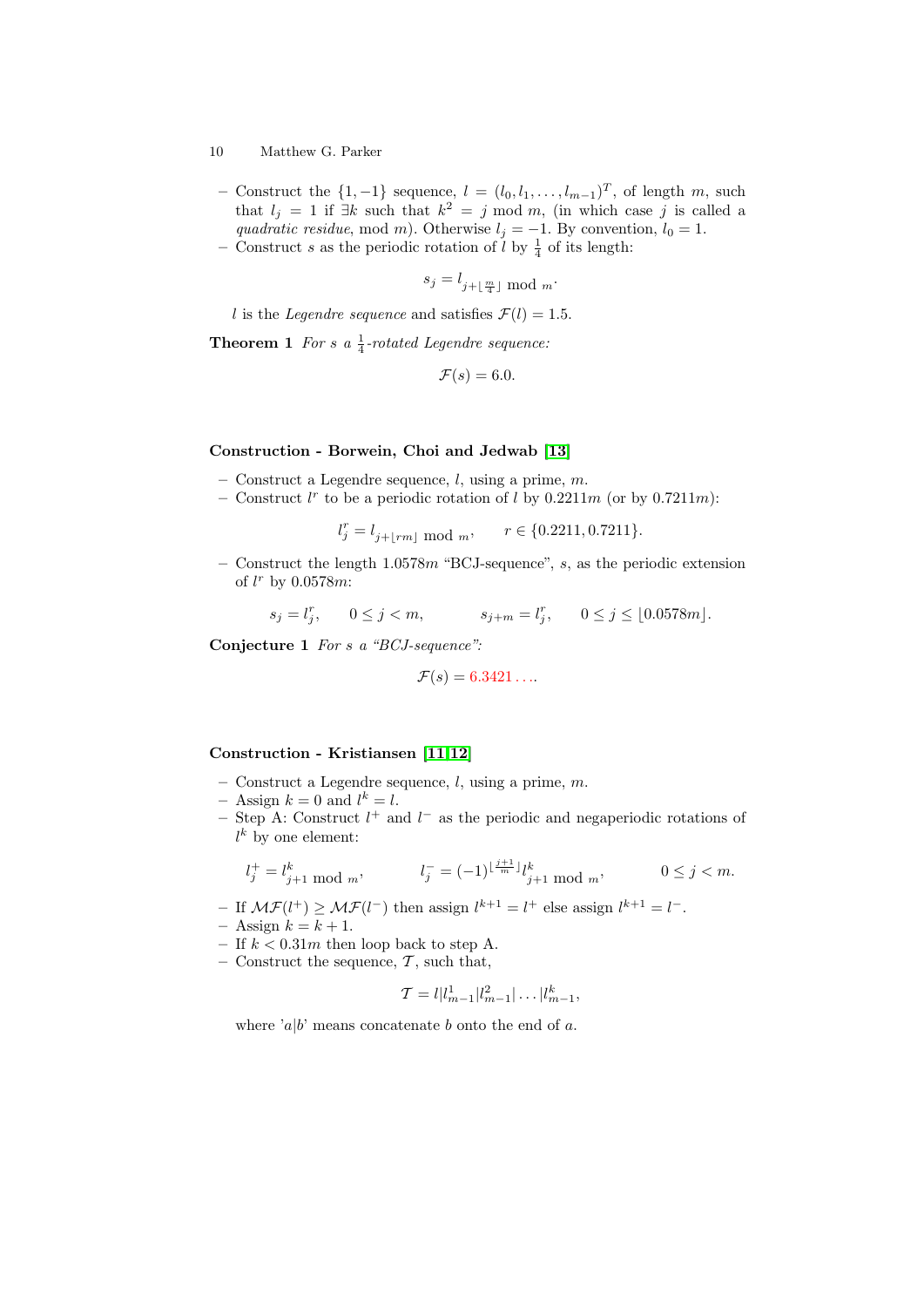- Construct the "K-sequence",  $s^r$ , of length  $\lfloor 1.059m \rfloor$ , such that,

$$
s_j^r = \mathcal{T}_{j+rm}, \qquad 0 \le j < \lfloor 1.059m \rfloor,
$$

where  $r < 0.242m$ .

Conjecture 2 For  $s_r$  a "K-sequence",  $\exists r$  such that

 $\mathcal{F}(s^r) > 6.3 \ldots$  $\mathcal{F}(s^r) > 6.3 \ldots$  $\mathcal{F}(s^r) > 6.3 \ldots$ 

The intuition behind the construction of Kristiansen and Parker is that a sequence with high merit factor should contain subsequences with moderately high merit factor. After becoming aware of the preprint [13], Kristiansen and Parker realised that, in all but four small-length cases,  $\mathcal{MF}(l^+)$  appears to be always greater than  $\mathcal{MF}(l^-)$  for each k-iteration. It follows that, to within some inaccuracies in periodic extension and rotation length, the optimal "K-sequence" is the "BCJ-sequence".

### Cons[tru](#page-29-16)ction - Parker

Empirical evidence indicates that the asymptote of  $\mathcal{F}(s) = 6.3421...$  also holds true for a periodic rotation and extension of the (modified)-Jacobi construction. We here summarise yet another construction that appears to satisfy the same asymptote, namely the negaperiodic rotation and extension of the negaperiodic construction of [43].

- Construct a Legendre sequence,  $l$ , using a prime,  $m$ .
- Construct $\mathcal N$  such that

$$
\mathcal{N} = (l|l) \odot (1, 1, -1, -1, 1, 1, -1, -1, \ldots)^T,
$$

where 'a|b' is the concatenation of vectors, and  $(w) = (u) \odot (v)$  implies  $w_i = u_i v_i.$ 

– Construct  $\mathcal{N}^r$  as the negaperiodic rotation of l by 0.4705(2m) (or by  $0.9705(2m)$ :

$$
\mathcal{N}_j^r = (-1)^{\frac{h}{2m}} \mathcal{N}_{h \text{ mod } 2m},
$$

where  $h = j + |r(2m)|$ ,  $0 \le j \le 2m$ , and  $r \in \{0.4705, 0.9705\}.$ 

– Construct the length  $1.0578(2m)$  "P-sequence", s, as the negaperiodic extension of  $\mathcal{N}^r$  by 0.0578(2m):

$$
s_j = \mathcal{N}_j^r
$$
,  $0 \le j < 2m$ ,  $s_{j+2m} = -\mathcal{N}_j^r$ ,  $0 \le j \le \lfloor 0.0578(2m) \rfloor$ .

Conjecture 3

$$
\mathcal{F}(\mathcal{N})=6.0.
$$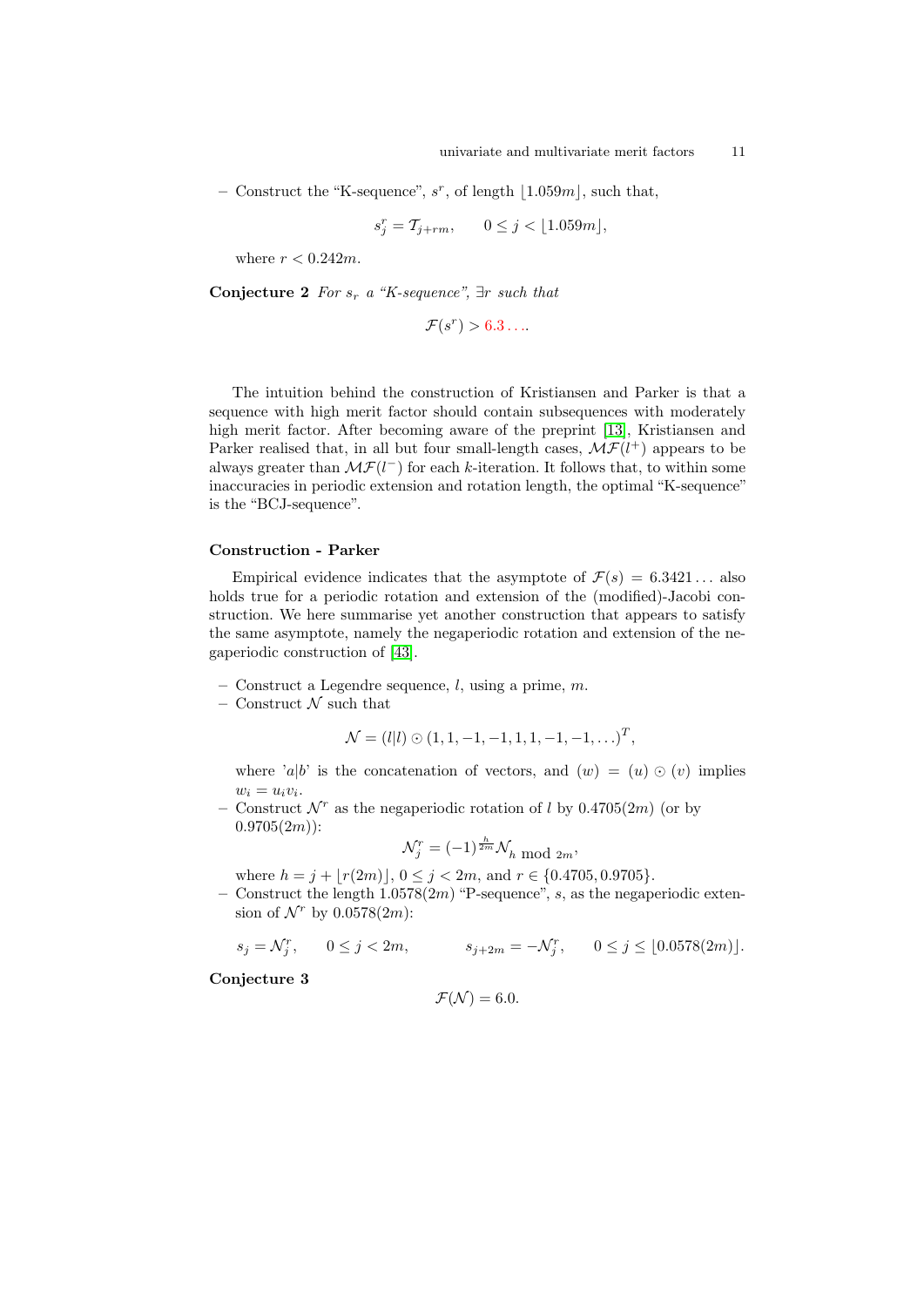Conjecture 4 For s a "P-sequence":

$$
\mathcal{F}(s) = 6.34\dots
$$

An alternative periodic version of the same construction is as follows.

- Construct a Legendre sequence,  $l$ , using a prime,  $m$ .
- Construct $\mathcal L$  such that
- $\mathcal{L} = (l|l)$
- Construct  $\mathcal{L}^r$  as the periodic rotation of l by 0.4705(2m) (or by 0.9705(2m)):

$$
\mathcal{L}_j^r = \mathcal{L}_{j+\lfloor r(2m)\rfloor \text{ mod } 2m},
$$

where  $0 \le j < 2m$  and  $r \in \{0.4705, 0.9705\}.$ 

- Construct the length  $1.0578(2m)$  sequence, s', as the periodic extension of  $\mathcal{L}^r$  by 0.0578(2m):

$$
s_j'=\mathcal{L}_j^r, \qquad 0\leq j<2m, \qquad \qquad s_{j+2m}'=\mathcal{L}_j^r, \qquad 0\leq j\leq \lfloor 0.0578(2m)\rfloor.
$$

– Construct the l[en](#page-28-14)gth  $1.0578(2m)$  "P-s[equ](#page-28-13)en[ce",](#page-28-15) s, such that

$$
s = s' \odot (1, 1, -1, -1, 1, 1, -1, -1, \ldots)^T.
$$

## The Golay-Rudin-Shapiro Construction

Both the m-sequence and Golay-Rudin-Shapiro sequence [18,19,20] satisfy  $\mathcal{F} = 3.0$ . The latter construction can be described using Boolean functions as shown by Davis and Jedwab [45]. Define  $p(\mathbf{x}) : \mathcal{Z}_2^n \to \mathcal{Z}_2$  as

$$
p(\mathbf{x}) = \left(\sum_{i=0}^{n-2} x_{\pi(i)} x_{\pi(i+1)}\right) + \left(\sum_{i=0}^{n-1} c_i x_i\right) + d,\tag{13}
$$

<span id="page-11-0"></span>where  $\pi : \mathcal{Z}_n \to \mathcal{Z}_n$  is a permutation of the integers, mod  $n, c_i, d \in \mathcal{Z}_2$ .

- Construct the length  $2^n$  sequence,  $s^{\pi}$ , such that,

$$
s_j^{\pi} = (-1)^{p(x_i = j_i)}, \tag{14}
$$

where  $j = \sum_{i=0}^{n-1} 2^{j_i}$  and  $j_i \in \{0, 1\}$ ,  $\forall i$ .

**Theorem 2** [1,5] When  $\pi$  is the identity permutation, then  $s = s^{\pi}$  is the Golay-Rudin-Shapiro sequence and

$$
\mathcal{F}(s) = 3.0.
$$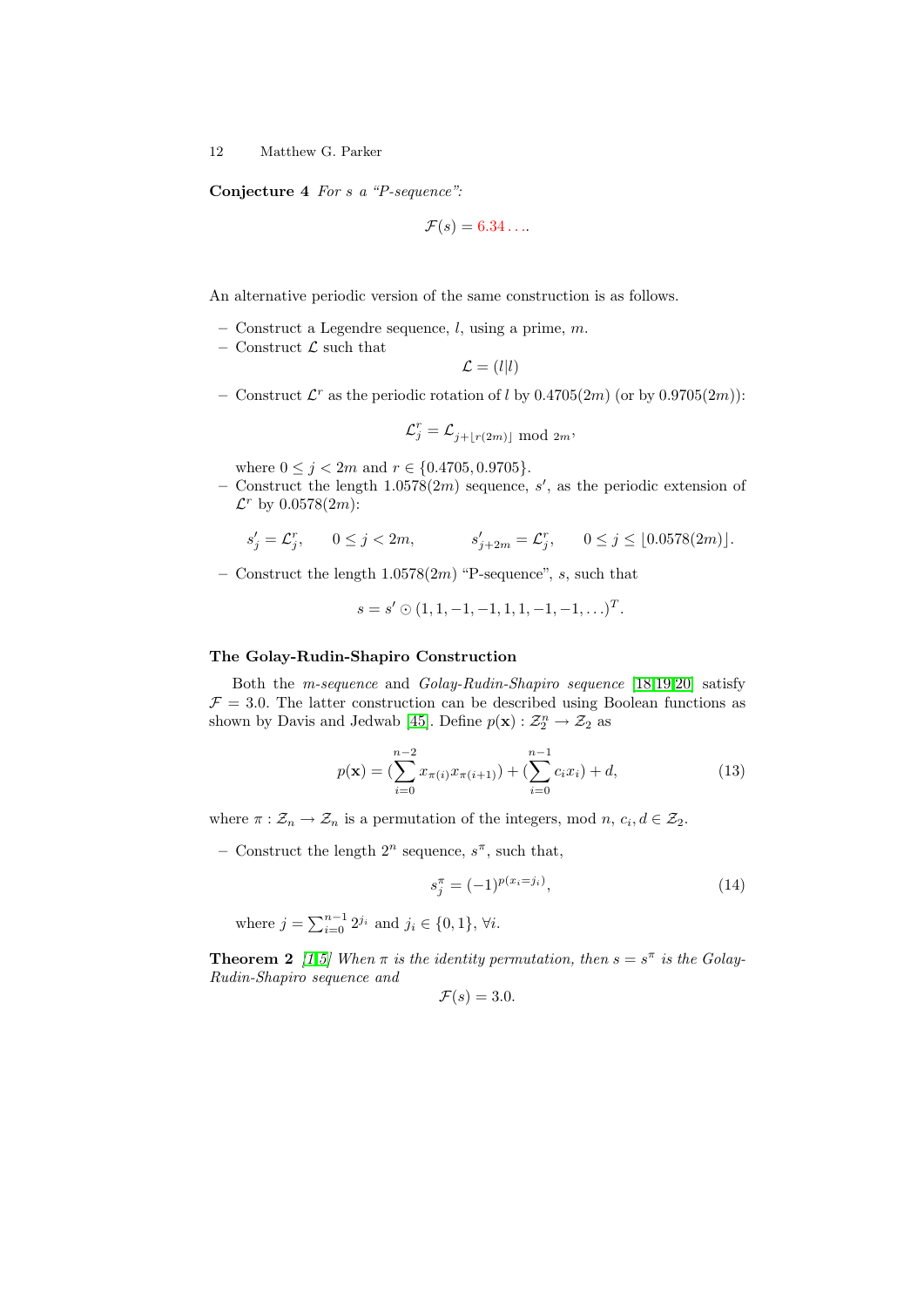*P[r](#page-6-2)oof.* Let  $\gamma_n$  be the sum-of-squares for s constructed from p over n binary variables. It can be shown that [5],

$$
\gamma_n = 2\gamma_{n-1} + 8\gamma_{n-2}.
$$

In closed form,  $\gamma_n = \frac{4^n}{6} - \frac{(-2)^n}{6}$  $\frac{2}{6}$ . The asymptote follows from (9) as  $n \to \infty$ .  $\Box$ 

**Remark:** It is currently unclear whether  $\mathcal{F}(s^{\pi}) = 3.0$  over the complete set of permutations,  $\pi$ , or whether asymptotes above and below 3.0 can be obtained by suitable choice of permutation [11]. For instance, for  $n = 8, 2.27 \leq \mathcal{MF}(s^{\pi}) \leq$ 4.49.

#### [O](#page-12-1)ther Graphical Constructions

Quadratic Boolean functions,  $p(x)$ , have a natural interpretation as graphs where, for  $p(\mathbf{x}) = \sum_{i < j} a_{ij} x_i x_j$ , the adjacency matrix,  $\Gamma$ , of the associated graph satisfies  $\Gamma_{ij} = \Gamma_{ji} = a_{ij}$  for  $i < j$  and  $\Gamma_{ii} = 0$ . Thus one can view the Golay-Rudin-Shapiro sequence as the path graph with a particular ordering of the vertices. Table 1 summarises conjectures, first presented in [17], as to the value of  $M\mathcal{F}$  for a few other simple recursive graph constructions.

<span id="page-12-1"></span>

| graph           | $p(\mathbf{x})$                                                              |    | $ \mathcal{F}(s) \gamma_n$ - recursion                          |
|-----------------|------------------------------------------------------------------------------|----|-----------------------------------------------------------------|
| circle          | $\left  \left( \sum_{i=0}^{n-2} x_i x_{i+1} \right) + x_{n-1} x_0 \right  1$ |    | $ 4\gamma_{n-1}+12\gamma_{n-2}-64\gamma_{n-3}+256\gamma_{n-5} $ |
|                 | $ \text{complete} \sum_{i\leq j,1\leq j\leq n}x_ix_j $                       | 10 | $ \gamma_n = 10\gamma_{n-1} - 36\gamma_{n-2} + 88\gamma_{n-3} $ |
|                 |                                                                              |    | $[-96\gamma_{n-4}-512\gamma_{n-5}+1024\gamma_{n-6}]$            |
| $_{\rm 1 star}$ | $ x_0(x_1+x_2+\ldots+x_{n-1}) 0$                                             |    | $ \gamma_n = 16\gamma_{n-1} - 68\gamma_{n-2} - 48\gamma_{n-3} $ |
|                 |                                                                              |    | $+768\gamma_{n-4} - 1024\gamma_{n-5}$                           |

**Table 1:** Conjectures on  $\mathcal F$  for certain graphical constructions

### <span id="page-12-0"></span>3 Multivariate merit factor

The multivariate merit factor  $MMF$  was first investigated by Gulliver and Parker in [17], as a modification of the metric first introduced by Kristiansen in [11]. Define the multivariate sequence, s, with each dimension of s of length 2, such that,

$$
s = (s_{0...00}, s_{0...01}, s_{0...10}, \dots, s_{1...11})^T
$$
  
\n
$$
s_{\mathbf{j}} \in \{1, -1\}, \qquad \qquad \mathbf{j} \in \{0, 1\}^n
$$
  
\n
$$
s_{\mathbf{j}} = 0, \qquad \qquad \text{otherwise.}
$$

The multivariate sequence, s, is always, in this paper, constructed via its associated Boolean function, p, such that,

$$
s = (-1)^{p(\mathbf{x})},
$$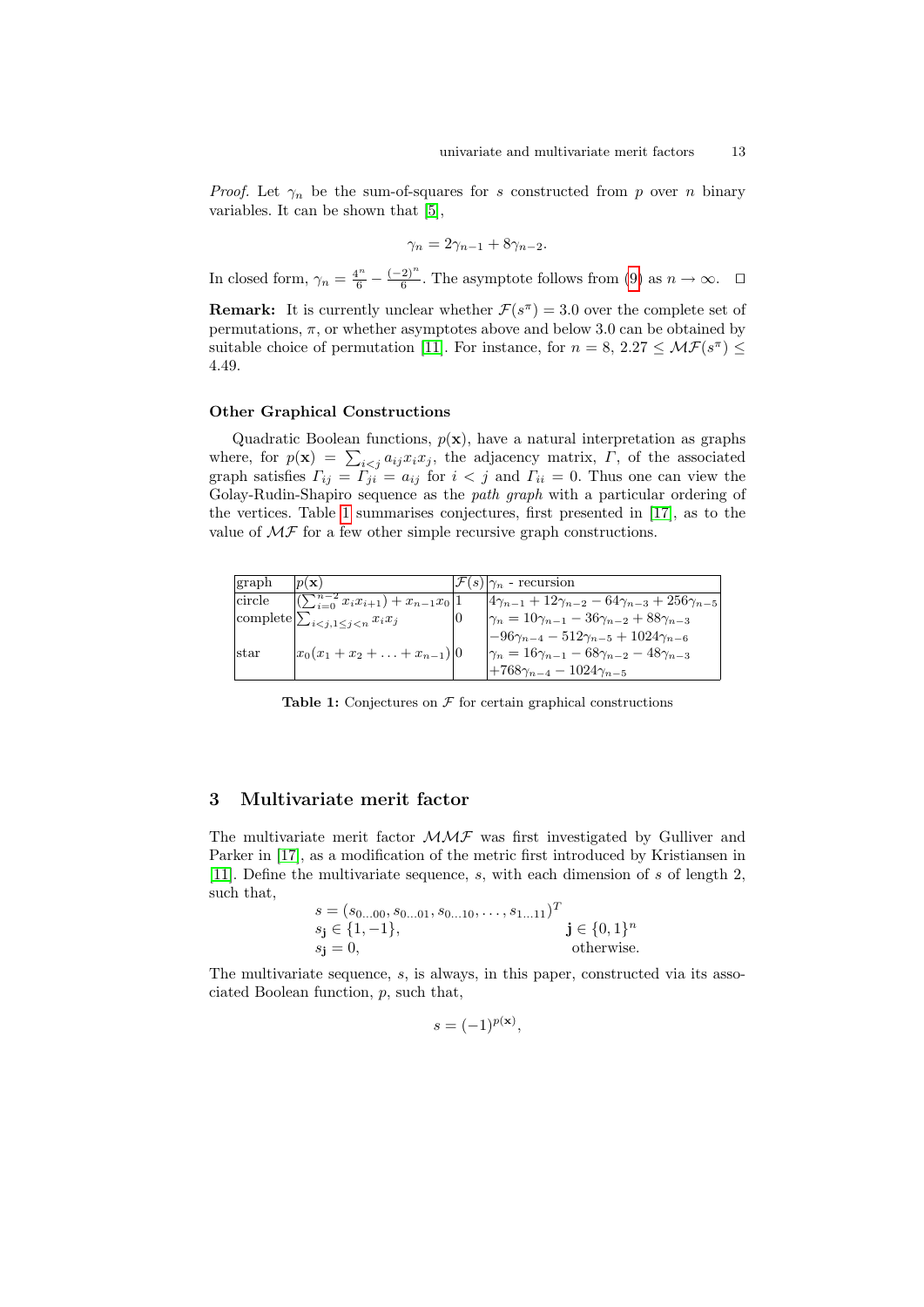where  $s_{\mathbf{j}} = (-1)^{p(\mathbf{x}=\mathbf{j})}$ , and  $\mathbf{x}, \mathbf{j} \in \mathcal{Z}_2^n$ .

<span id="page-13-2"></span>The *multivariate aperiodic autocorrelation* of s is given by,

<span id="page-13-1"></span><span id="page-13-0"></span>
$$
u_{\mathbf{k}} = \sum_{\mathbf{j} \in \{0,1\}^n} s_{\mathbf{j}} s_{\mathbf{j}+\mathbf{k}}^*, \qquad \mathbf{k} \in \{-1,0,1\}^n. \tag{15}
$$

Alternatively, by representing s as a multivariate polynomial,

$$
s(z_0, z_1, \dots, z_{n-1}) = s_{0...00} + s_{0...01}z_0 + s_{0...10}z_1 + \dots + s_{1...11}z_{n-1} \dots z_1z_0,
$$
  
Then compute *u* where

we can compute  $u$  where,

by,

$$
u(z_0, z_1, \dots, z_{n-1}) = s(z_0, z_1, \dots, z_{n-1}) s(z_0^{-1}, z_1^{-1}, \dots, z_{n-1}^{-1})^*.
$$
 (16)

Define the multivariate continuous fourier transform of s by,

$$
S_{\mathbf{k}}(\mathbf{L}, \mathbf{c}) = 2^{-\frac{n}{2}} s(z_j = e^{\frac{\pi i (2t_j k_j + c_j)}{L_j}} \quad | \quad 0 \le j < n), \qquad \mathbf{k} \in \{0, 1\}^n, \tag{17}
$$

where  $\mathbf{L} = 2\mathbf{t}, t_j \in \{1, 2, ..., \infty\},\$  with  $c_j \in \{\{1, 2, ..., 2t_j - 1\} | \gcd(c_j, 2t_j) =$ 1} + {0, t<sub>j</sub>} mod 2t<sub>j</sub> if t<sub>j</sub> odd, and  $c_j \in \{ \{1, 2, ..., 2t_j - 1\} | \gcd(c_j, 2t_j) = 1 \}$  if  $t_j$  even. Each  $(L, c)$  pair defines a different  $2^n \times 2^n$  unitary transform,  $T(L, c)$ , such that  $S(\mathbf{L}, \mathbf{c}) = T(\mathbf{L}, \mathbf{c})s$ , where

$$
T(\mathbf{L}, \mathbf{c}) = 2^{-\frac{n}{2}} \bigotimes_{j=0}^{n-1} \begin{pmatrix} 1 & e^{\frac{\pi i c_j}{L_j}} \\ a_{\frac{\pi i c_j}{L_j}} \end{pmatrix},
$$

and the infinite set of spectral points,  $\{S_k(\mathbf{L}, \mathbf{c})\}$ , for valid vector triples  $(k, \mathbf{L}, \mathbf{c})$ approximates the continuous multivariate Fourier transform spectra infinitely closely. From section 1.1 it is apparent that

$$
\{T(\mathbf{L}, \mathbf{c})\} = \{V\}.
$$

<span id="page-13-3"></span>(17) evaluates  $s(z_0, z_1, \ldots, z_{n-1})$  at all points on the multi-unit circle. We symbolically represent this evaluation as  $\bigodot \bigodot ... \bigodot$ 

**Definition 4** The multivariate sum-of-squares,  $\sigma$ , of the sequence, s, is given

$$
\sigma = \frac{1}{2} \left( \sum_{\mathbf{k} \in \{-1, 0, 1\}^n} |u_{\mathbf{k}}|^2 - 4^n \right) = \frac{1}{2} \sum_{\mathbf{k} \in \{-1, 0, 1\}^n, \mathbf{k} \neq \mathbf{0}} |u_{\mathbf{k}}|^2. \tag{18}
$$

**Definition 5** The multivariate merit factor,  $MMF$ , of the sequence, s, is given by,

$$
\mathcal{M}\mathcal{M}\mathcal{F} = \frac{4^n}{2\sigma}.\tag{19}
$$

**Definition 6** Let  $s_A$  be a length  $2^n$  multivariate sequence generated by construction A. Then the asymptotic multivariate merit factor of  $s_A$  is given by,

$$
\mathcal{F}^{\mathcal{M}} = \lim_{n \to \infty} \mathcal{MMF}(s_{\mathcal{A}}).
$$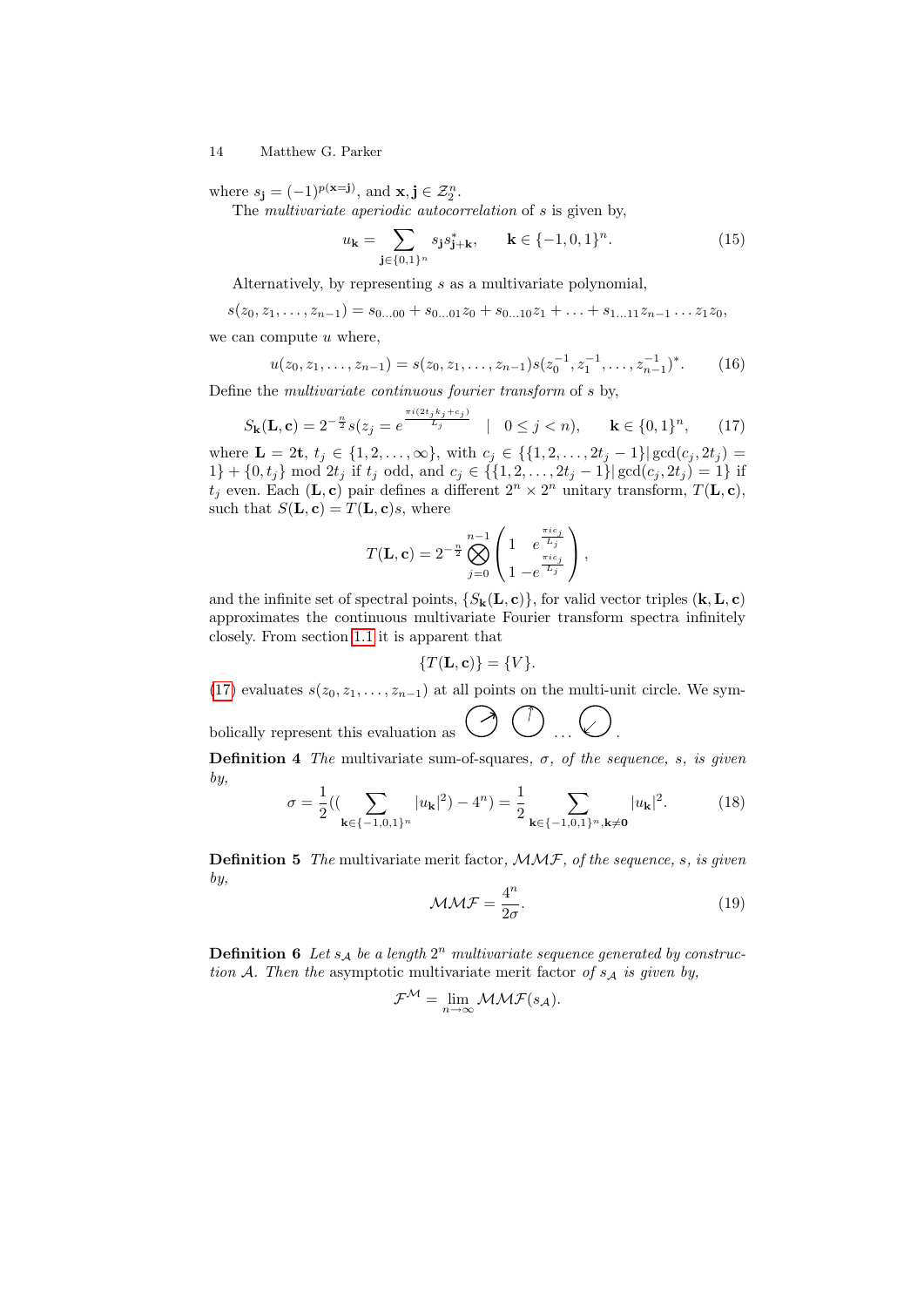#### <span id="page-14-0"></span>MMF Symmetries

**Lemma 1** Let  $s = (-1)^{p(x)}$ , where p is a Boolean function of n variables. Let  $s' = (-1)^{p'(\mathbf{x})}$ , where

$$
p'(\mathbf{x}) = p(\tilde{x}_{\pi(0)}, \tilde{x}_{\pi(1)}, \dots, \tilde{x}_{\pi(n-1)}) + (\sum_{i=0}^{n-1} c_i x_i) + d,
$$

where  $\tilde{x} \in \{x, x+1\}, \pi : \mathcal{Z}_n \to \mathcal{Z}_n$  is a permutation of the integers, mod n, and  $c_i, d \in \mathcal{Z}_2$ . Then,

$$
\mathcal{MMF}(s') = \mathcal{MMF}(s).
$$

#### 3.1 Transform ⇔ Autocorrelation Duality

Let  $\mathbf{r} \in \{0,1\}^n$  $\mathbf{r} \in \{0,1\}^n$  $\mathbf{r} \in \{0,1\}^n$  an[d de](#page-13-1)fine  $\mathbf{d}(\mathbf{r}) = (d(r)_0, d(r)_1, \dots, d(r)_{n-1})$  such that

<span id="page-14-1"></span> $d(r)_i = c_i + r_i t_i$ , mod  $2t_i$ ,

where  $c_j \in \{\{1, 2, \ldots, 2t_j-1\} | \gcd(c_j, 2t_j) = 1\}$  if  $t_j$  odd, and  $c_j \in \{\{1, 2, \ldots, t_j-1\} | \gcd(c_j, 2t_j) = 1\}$ 1}| gcd $(c_j, 2t_j) = 1$ } if  $t_j$  even,  $0 \le j < n$ . A multivariate version of the *Wiener-*[Kinc](#page-13-2)hine theorem states that  $(15)$  and  $(17)$  are related by

$$
\sum_{\mathbf{k}\in\{-1,0,1\}^n} |u_{\mathbf{k}}|^2 = \sum_{\mathbf{k},\mathbf{r}\in\{0,1\}^n} |S_{\mathbf{k}}(\mathbf{L},\mathbf{d}(\mathbf{r}))|^4.
$$
 (20)

We realise the aperiodic autocorrelation by embedding the non-modular polynomial multiplication (16) in a polynomial modulus: Let

$$
u'(z_0, z_1, \dots, z_{n-1}) = s(z_0, z_1, \dots, z_{n-1})s(z_0^{-1}, z_1^{-1}, \dots, z_{n-1}^{-1})^* \mod \prod_{j=0}^{n-1} (z_j^4 - \epsilon_j)
$$
\n(21)

where  $\epsilon_j$  is a complex root of one of order  $t_j, t_j \in \{1, 2, ..., \infty\}, 0 \le j < n$ . Then, with  $\mathbf{k} \in \{-1, 0, 1\}^n$  and  $\mathbf{k}' \in \{0, 1, 3\}^n$ ,

$$
u'_{\mathbf{k}'} = \left(\prod_{j=0}^{n-1} \epsilon_j^{-\lfloor \frac{k'_j}{2} \rfloor}\right) u_{\mathbf{k}}, \qquad k'_j = k_j \text{ mod } 4.
$$

In particular,

$$
\sum_{\mathbf{k}' \in \{0,1,3\}^n} |u'_{\mathbf{k}'}|^v = \sum_{\mathbf{k} \in \{-1,0,1\}^n} |u_{\mathbf{k}}|^v, \qquad \forall v.
$$
 (22)

So, from (18), we can use u' instead of u to compute  $\sigma$ . (20) follows directly from (21) and (22) because we can factorise (21) into two residue computations per dimension, mod  $(z_j^2 - \eta_j)$  and mod  $(z_j^2 + \eta_j)$ , where  $\eta_j$  is a complex root of one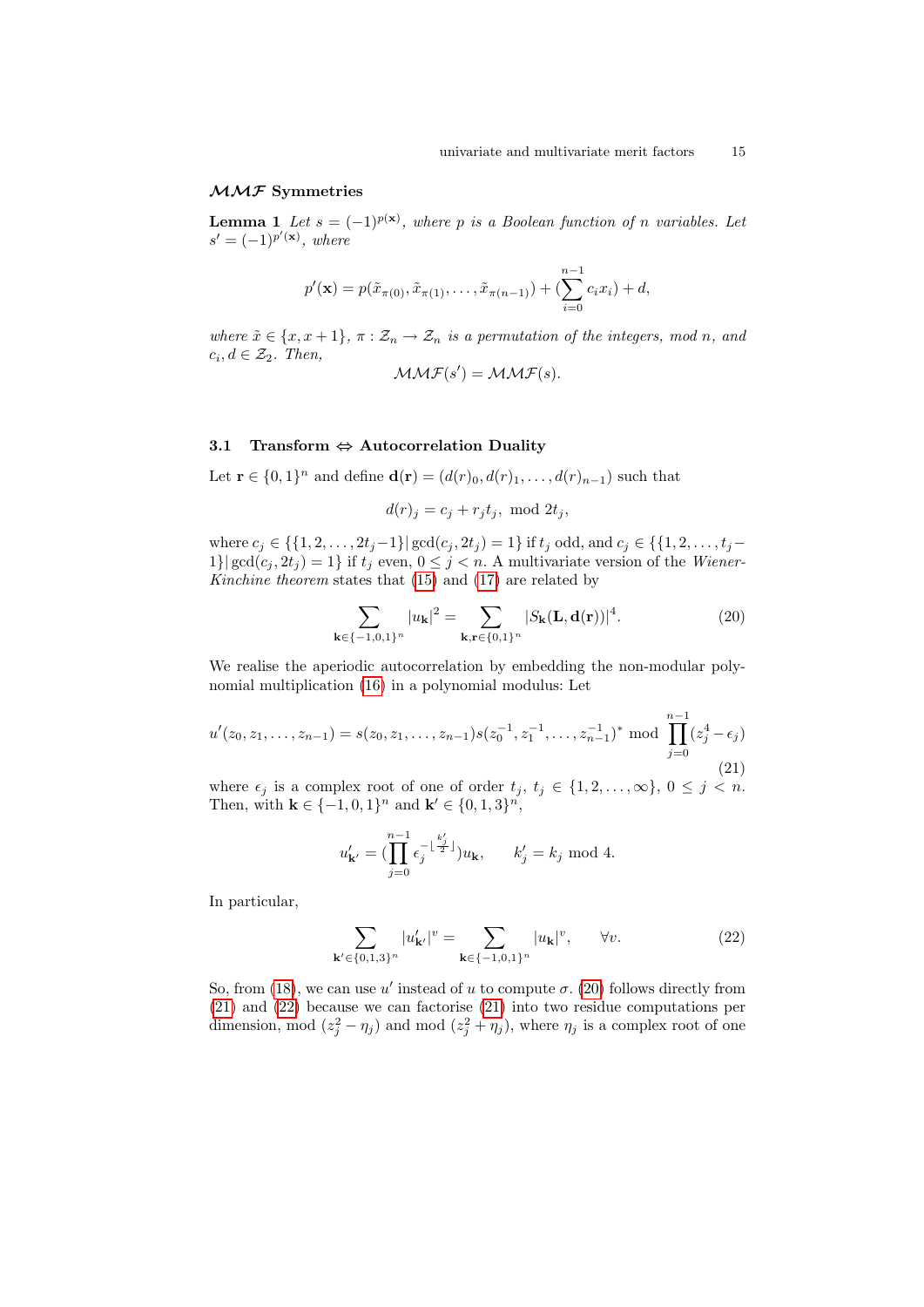of order  $2t_j$  such that  $\eta_j^2 = \epsilon_j$ . The two residue computations per dimension are realised by left-multiplication by matrices,  $F_{\alpha_j}$  and  $F'_{\alpha_j}$  (see (4)), where  $\eta_j = \alpha_j^2$ . Then, for each  $\mathbf{r} \in \{0,1\}^n$ , we compute

 $s(z_0, z_1, \ldots, z_{n-1}) s(z_0^{-1}, z_1^{-1}, \ldots, z_{n-1}^{-1})^* \mod \prod_{j=0}^{n-1} (z_j^2 - (-1)^{r_j} \eta_j)$  by evaluating  $s(z)s(z^{-1})^*$  at the  $2^n$  residues,  $z_j \in \{e^{\frac{\pi i(2t_j k_j + d(r)_j)}{L_j}} | \mathbf{k} \in \{0,1\}^n\}$ . In particular  $u'(z_j = e^{\frac{\pi i (2t_j k_j + d(r)_j)}{L_j}}$  |  $0 \leq j < n$  =  $|S_{\bf k}({\bf L}, {\bf d}({\bf r}))|^2$ . One then obtains (20) by Parseval (or the Chinese Remainder Theorem). We obtain (20) and exactly the same value of  $\sigma$  for any choice of vector of complex roots,  $\bar{\epsilon} = (\epsilon_0, \epsilon_1, \ldots, \epsilon_{n-1}),$  where  $\epsilon_j$  has order  $t_j$ . The infinite set of transforms  $\{V\}^n$ is obtained by considering all such  $\bar{\epsilon}$ , so that  $|S_{\bf k}({\bf L}, {\bf d}({\bf r}))|$  ranges over the continuous multivariate fourier spectrum. Therefore,  $\sigma$  evaluates the mean-square deviation from the flat continuous multivariate fourier power spectrum. Specifically,

$$
\sigma = \frac{1}{4\pi} \int_0^{2\pi} \int_0^{2\pi} \dots \int_0^{2\pi} (|s(e^{i\omega_0}, e^{i\omega_1}, \dots, e^{i\omega_{n-1}})|^2 - 2^n)^2 d\bar{\omega},
$$

where  $\bar{\omega} = (\omega_0, \omega_1, \ldots, \omega_{n-1}).$ 

In this paper we choose to compute  $\sigma$  by selecting  $\bar{\eta} = (1, 1, \ldots, 1)$ , leading to  $L_j = 2$  and  $(c_j, c'_j) = (0, 1), \forall j$ . Therefore  $T(\mathbf{L}, \mathbf{c}) = \{H, N\}^n$  for H and N as defined in Section 1.1, and  $S_{\bf k}({\bf L}, {\bf d}({\bf r}))$  can be abbreviated to  $S_{\bf k}^{\bf r}$ , as done in Section 1.2.  $\{S_{\mathbf{k}}^{\mathbf{r}}\}$  is a set of  $4^n$  spectral points.

### 3.2 Expected Values and Constructions

Maximising the  $MMF$  of a Boolean function indicates a minimum mean-square deviation from the flat continuous multivaria[te f](#page-30-1)ourier power spectrum. Unlike the univariate case, the Boolean multivariate problem does not appear to have been investigated before [17]. Initial investigations suggest that the maximum  $MMF$  may be for the  $n = 2$  variable sequence 0001, for which  $MMF = 4$ . Table 3.2 shows the equivalence classes for Boolean functions of  $n = 2$  to 5 variables, where the set of inequivalent functions is obtained from [46].

Experimental results suggest that, for a random Boolean function of  $n$  variables,  $\mathcal{F}^{\mathcal{M}}=1.0$ , as indicated here by the random samplings for (from left to right)  $n = 4, 6, 9$  and 10, where  $MMF$  and #sequences are x and y-axes, respectively, with x-axes ranging linearly from  $MMF = 0$  to 4, and where the highest peak approaches  $\mathcal{F}^{\mathcal{M}} = 1.0$  as *n* increases.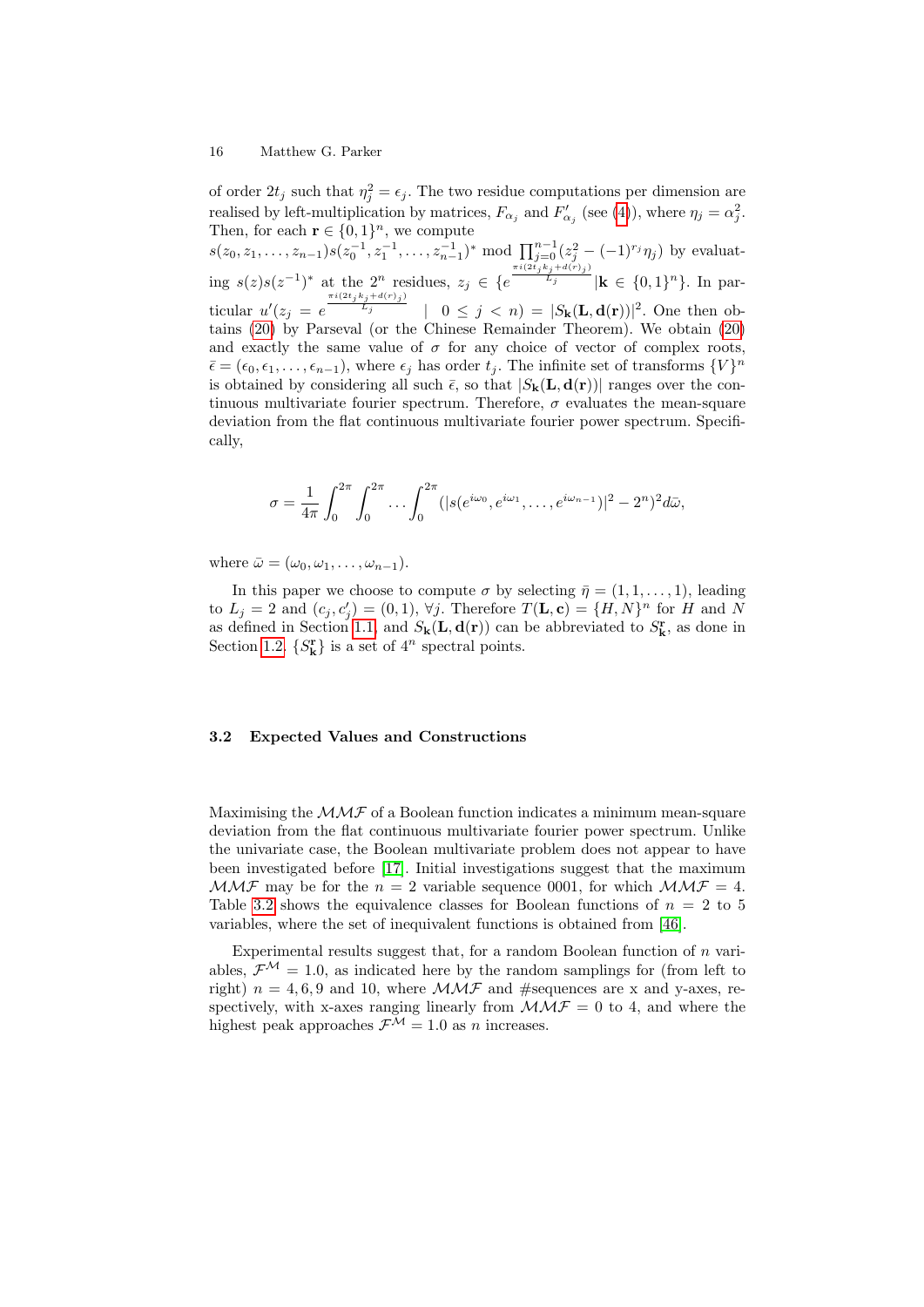|     |            | $ n \#$ inequivalent functions $ \#$ equivalence classes with list of $MM\mathcal{F}s$                                    |
|-----|------------|---------------------------------------------------------------------------------------------------------------------------|
|     | $\sqrt{2}$ | 2 classes                                                                                                                 |
|     |            | 4.000, 0.8                                                                                                                |
| 3 5 |            | 3 classes                                                                                                                 |
|     |            | 2.667, 1.143, 0.421                                                                                                       |
|     | 4 39       | 18 classes                                                                                                                |
|     |            | $\left  \frac{3.200}{1.778}, \frac{1.600}{1.455}, \frac{1.333}{1.231}, \frac{1.143}{1.067}, \frac{1.000}{1.000}, \right $ |
|     |            | $[0.941, 0.842, 0.800, 0.727, 0.696, 0.640, 0.552, 0.400, 0.246]$                                                         |
|     | 5 22442    | 80 classes                                                                                                                |
|     |            | $2.909 - 0.152$                                                                                                           |

**Table 2:** Complete set of multivariate merit factors for  $n = 2$  to  $n = 5$ 



In comparison, a sampling of just quadratic Boolean functions for  $n = 4, 6, 9$  and 10 indicates a wider range of  $MM\mathcal{F}$ s for a given n than for the full space of Boolean functions although, once again, the highest peak appears to approach  $\mathcal{F}^{\mathcal{M}}=1.0$  as n gets large. Once again, the x-axis ranges linearly from  $\mathcal{M}\mathcal{M}\mathcal{F}=0$ to 4 and the y-axis indicates #sequences.



Conjecture 5 A random Boolean function satisfies,

 $\mathcal{F}^{\mathcal{M}}=1.0.$ 

Definition 7 Define Q to be the complete set of homogeneous quadratic Boolean functions over n variables, i.e.  $q \in \mathcal{Q}$  iff  $q = \sum_{j < k} c_{jk} x_j x_k, c_{jk} \in \mathcal{Z}_2$ .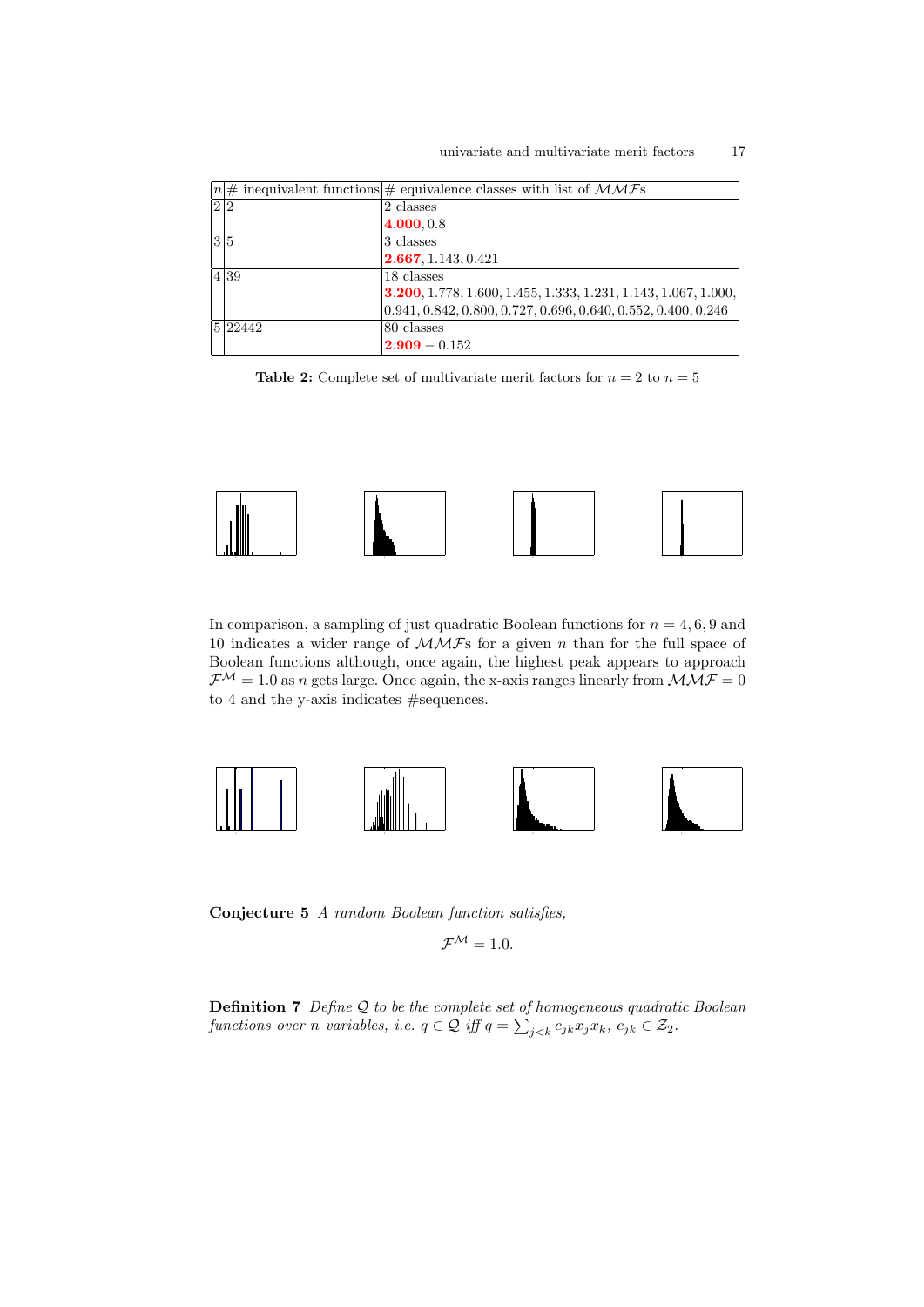<span id="page-17-0"></span>**Definition 8** Let  $S$  be an arbitrary subset of n-variable Boolean functions. Define  $S_{\mathcal{Q}} = \{s + q \mid \forall s \in \mathcal{S}, q \in \mathcal{Q}\}.$ 

**[Th](#page-28-7)eorem 3** The average value [of](#page-13-2)  $\frac{1}{\mathcal{M}\mathcal{M}\mathcal{F}}$  [wit](#page-13-3)h respect to any set  $\mathcal{S}_{\mathcal{Q}}$  is,

$$
\textit{average } \ \mathit{_{\mathcal{S}_{\mathcal{Q}}}}(\frac{1}{\mathcal{M} \mathcal{M} \mathcal{F}}) = \frac{2^n-1}{2^n}.
$$

Proof. Using arguments similar to [9], observe, from (16) and (18), that,

$$
2\sigma + 4^n = \sum_{\mathbf{j} + \mathbf{k} = 1 + \mathbf{m}} s_{\mathbf{j}} s_{\mathbf{k}} s_{\mathbf{l}} s_{\mathbf{m}},\tag{23}
$$

where  $\mathbf{j}, \mathbf{k}, \mathbf{l}, \mathbf{m} \in \{0, 1\}^n$  and the '+' for the subscript of the summation is not mod 2. Now  $p(x) = 0$  if  $p(x)$  is a homogeneous quadratic and  $wt(x) \leq 1$ , where  $wt(y)$  means the number of non-zero components of y. We partition the summation (23) as follows:

- $-$  wt(j), wt(k), wt(l), wt(m)  $\leq 1$ :
	- $\mathbf{j} = \mathbf{k} = \mathbf{l} = \mathbf{m} \rightarrow \text{this case contributes } 2^n \text{ to the summation.}$
	- $\mathbf{j} = \mathbf{l}$ ,  $\mathbf{k} = \mathbf{m}$ , or  $\mathbf{j} = \mathbf{m}$ ,  $\mathbf{k} = \mathbf{l}$ . → there are  $\frac{2^n(2^n-1)}{2}$  $\frac{2^{7}-1}{2}$  pairs in 4 configurations each, contributing a total of  $4\frac{2^n(2^n-1)}{2}$  $\frac{z^{2}-1}{2}$  to the summation.
- Otherwise there ar[e o](#page-17-0)ne or more of  $\mathbf{j}, \mathbf{k}, \mathbf{l}$  and m with weight  $> 1$ . W.l.o.g. assume that j has weight 2 or greater. In particular, assume that j is 1 in positions  $j_a$  and  $j_b$ . We are summing over  $|\mathcal{S}|$  copies of each of the homogeneous quadratics. Exactly half of these quadratics will contain the monomial  $x_a x_b$ . Therefore the contribution to the summation in this case is zero.

Th[er](#page-17-0)efore (23) evaluates to  $2^{n} + 4 \frac{2^{n}(2^{n}-1)}{2}$  $\frac{1}{2}$  and Theo[re](#page-28-7)m 3 follows.

Corollary 1 The set of n-variable Boolean functions of degree d or less satisfies, average  $\left(\frac{1}{\mathcal{M}\mathcal{M}\mathcal{F}}\right) = \frac{2^{n}-1}{2^{n}}$  for any  $d, 2 \leq d \leq n$ , and, consequently,  $average\ (\frac{1}{\mathcal{M}\mathcal{M}\mathcal{F}}) \rightarrow 1.0 \text{ as } n \rightarrow \infty.$  $average\ (\frac{1}{\mathcal{M}\mathcal{M}\mathcal{F}}) \rightarrow 1.0 \text{ as } n \rightarrow \infty.$  $average\ (\frac{1}{\mathcal{M}\mathcal{M}\mathcal{F}}) \rightarrow 1.0 \text{ as } n \rightarrow \infty.$ 

Remark: Theorem 3 is sim[ila](#page-14-0)r to a theorem by Newman and Byrnes [9] for the univariate case which states that, for a random binary sequence of length  $N$ , average  $\left(\frac{1}{\mathcal{M}\mathcal{F}}\right) = \frac{N-1}{N}$ .

Table 3 is taken from [17] and summarises constructions, described by Boolean functions,  $p(\mathbf{x})$ , where  $s = (-1)^{p(\mathbf{x})}$ . The constructions represent a larger class of  $MMF$ -invariant sequences, as generated by Lemma 1, and the recursions have all been proven.  $\sigma_n$  is the value of  $\sigma$  for the construction over *n* variables.

Remark: From Theorems 2 and Table 3 the values for univariate and multivariate sum-of-squares for the path are the same if  $\pi$  is the identity permutation.

**Conjecture 6** The maximum  $MMF$  is always obtained by the path graph.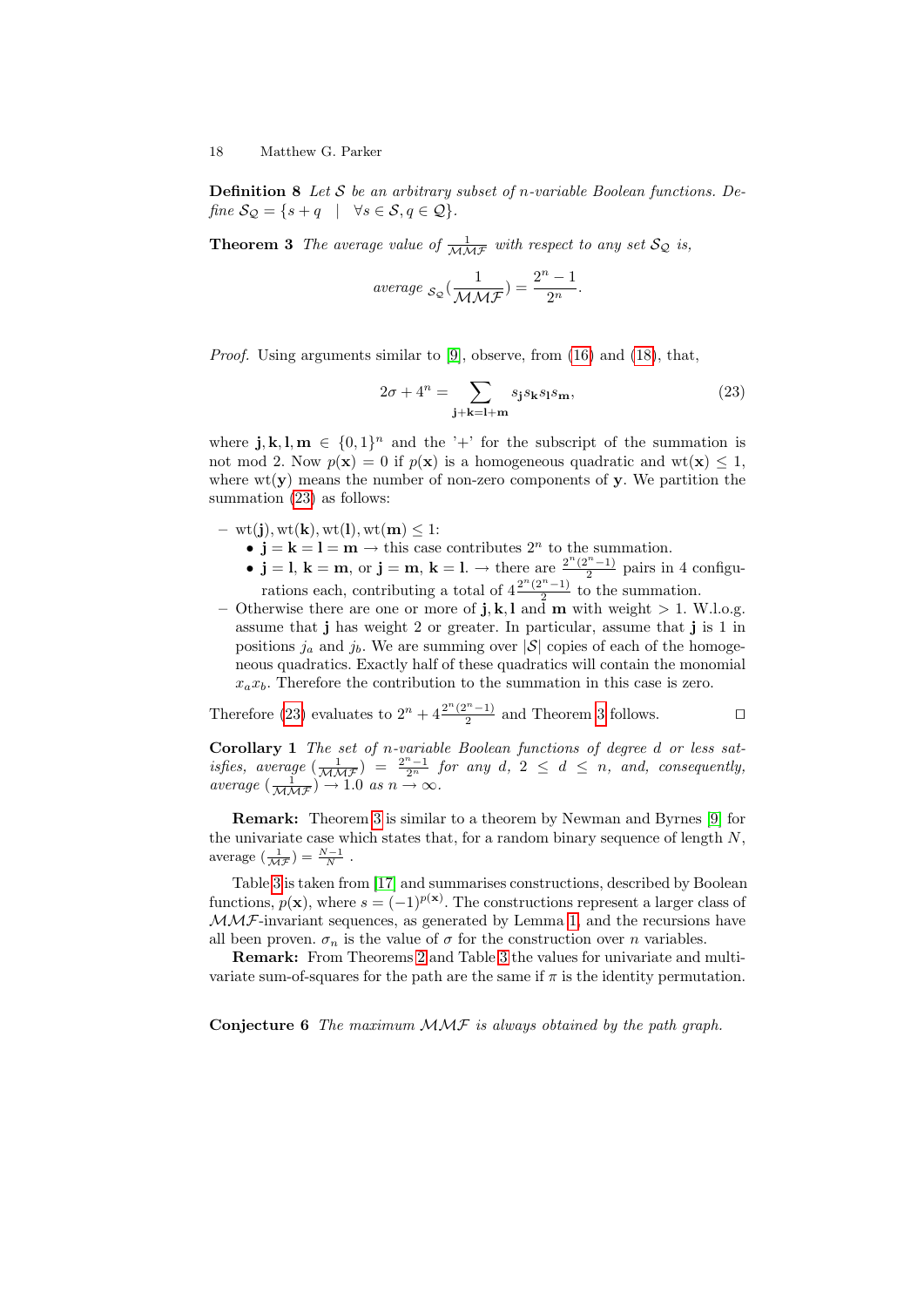| graph       | $p(\mathbf{x})$                                                              |   | $(s) \sigma_n$ - recursion                                                               | $\sigma_n$ - closed form                                                                                                                                     |
|-------------|------------------------------------------------------------------------------|---|------------------------------------------------------------------------------------------|--------------------------------------------------------------------------------------------------------------------------------------------------------------|
| path        | $\sum_{i=0}^{n-2} x_i x_{i+1}$                                               | 3 | $ 2\sigma_{n-1}+8\sigma_{n-2} $                                                          | $(-2)^n$                                                                                                                                                     |
| circle      | $\left  \left( \sum_{i=0}^{n-2} x_i x_{i+1} \right) + x_{n-1} x_0 \right  1$ |   | $ 2\sigma_{n-1}+8\sigma_{n-2} $                                                          | $\begin{array}{l} \boxed{\frac{6}{6}}-\frac{6}{6}\\ \frac{4^n}{2}-\frac{(-2)^n}{2}\\ \frac{6^n}{4}-\frac{4^n}{2}+\frac{2^n}{2}-\frac{(-2)^n}{4} \end{array}$ |
|             | complete $\sum_{i \leq j, 1 \leq j \leq n} x_i x_j$                          |   | $10\sigma_{n-1} - 20\sigma_{n-2}$                                                        |                                                                                                                                                              |
|             |                                                                              |   | $\left -40\sigma_{n-3}+96\sigma_{n-4}\right $                                            |                                                                                                                                                              |
| <b>star</b> | $ x_0(x_1+x_2+\ldots+x_{n-1}) 0$                                             |   | $\left 12\sigma_{n-1}-44\sigma_{n-2}\right 2^{n}-\frac{4^{n}}{2}+\frac{6^{n}}{6}\right $ |                                                                                                                                                              |
|             |                                                                              |   | $+48\sigma_{n-3}$                                                                        |                                                                                                                                                              |

**[T](#page-29-15)able 3:**  $\mathcal{F}^{\mathcal{M}}$  for certain graphical constructions [17]

It is expected that a much larger class of Boolean functions which generalises the path graph, as described in [40], will generate a large set of multivariate sequences with maximal or near-maximal  $MMF$ . This set can also be seen as arising from the union of certain  $Golay$  complementary sets of length  $2<sup>n</sup>$ [18,47] and satisfies a tight upper-bound on the peak-to-average power ratio of the spectra with respect to  ${V}^n$  - for this reason the sequences should have high MMF.

# 4 Towards a Quantum merit factor

Section 3 has established that  $MMF$  quantifies a spectral property with respect to the infinite set of  $2^n \times 2^n$  local unitary transforms,  $\{V\}^n$ . In contrast, one quantifies the spectral properties of a *pure quantum sta[te](#page-3-0)* of  $n$  qubits with respect to the infinite set of all possible  $2^n \times 2^n$  local unitary transforms,  $\mathcal{D}^n \{U\}^n$ , (see (1) and (2)), where  $\{V\} \subset \{U\}$  [48,21,32,25]. This leads to the idea of a *quantum* merit factor  $(QMF)$ , derived from a quantum sum-of-squares metric.

**Lemma 2** Let T and T' be two  $2^n \times 2^n$  matrices such that  $T' \simeq T$  (see (3)). Let  $S = Ts$  and  $S' = T's$ . Then,

<span id="page-18-0"></span>
$$
\sum_{\mathbf{k}}|S'_{\mathbf{k}}|^v=\sum_{\mathbf{k}}|S_{\mathbf{k}}|^v,\qquad v\geq 0.
$$

We wish to compute  $\mathcal{QMF}$  by summing the fourth powers of spectral magnitudes with respect to  $\mathcal{D}^n \{U\}^n$  but it follows from Lemma 2 that we need only sum over the spectra with respect to  $\{U\}^n$  to compute  $\mathcal{QMF}$ . Symbolically, for  $n = 1$ , we view this as summarising the fourth powers over the complete sphere (otherwise known as the Bloch Sphere [48]):

where H and N are indicated on the 'equator' of each sphere. For  $n > 1$  this becomes a summation over the joint  $n$ -sphere: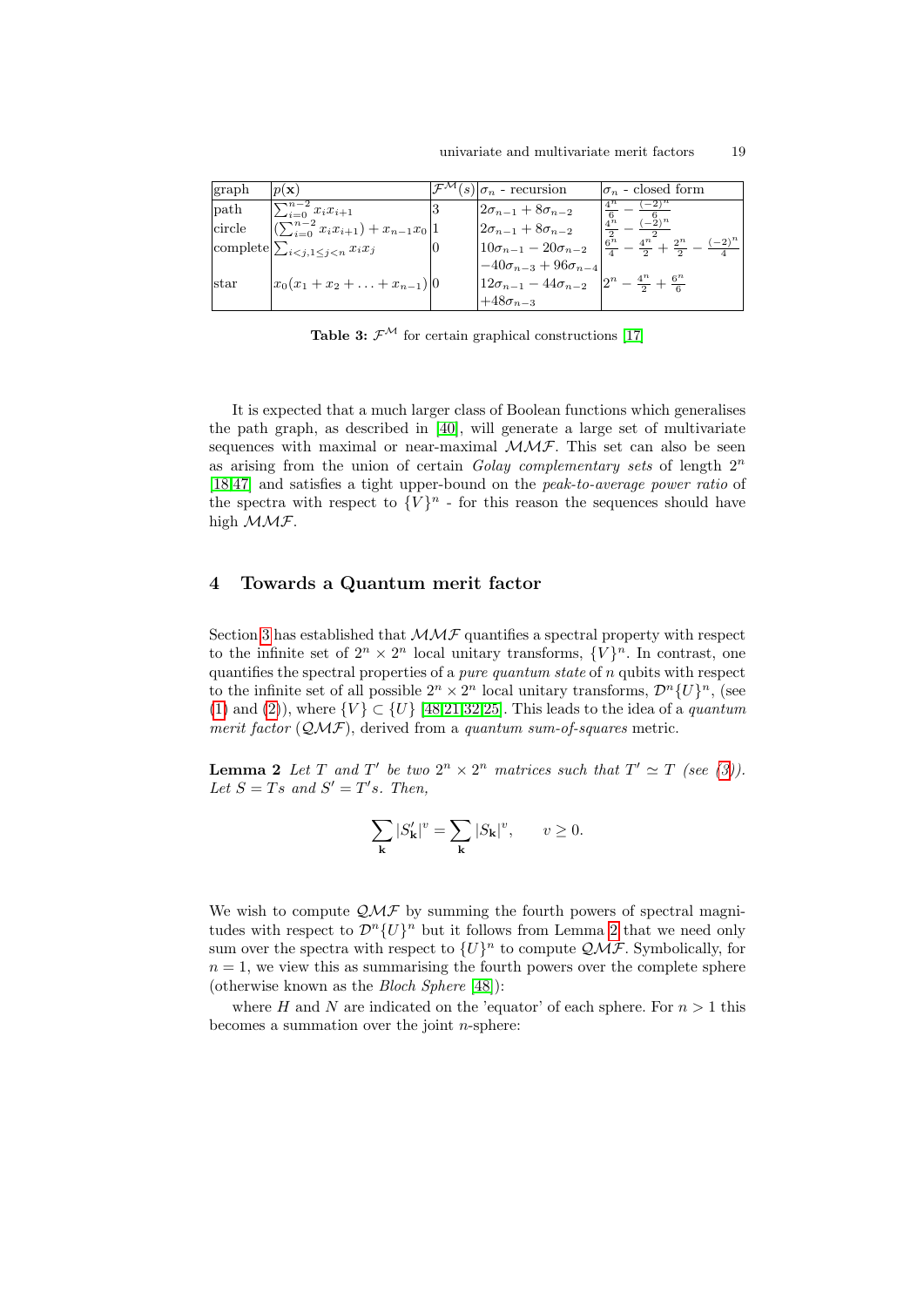

Fig. 2: The Bloch Sphere with points on the sphere described by  $U(\theta, \phi)$  (see (1))



 $MMF$  only quantifies merit factor with respect to the equators of the nsphere. In section 5 we characterise and investigate the Clifford merit factor  $(CMF)$ , which we show quantifies merit factor with respect to three pole/equator pairs. We then generalise to show that  $\mathcal{CMF}$  quantifies merit factor with respect to the complete *n*-sphere, and is therefore equal to  $QMF$ .

# <span id="page-19-0"></span>5 Clifford Merit Factor

**Definition 9** For  $F_{\alpha}, F_{\alpha}'$  as defined in (4), let  $\{V^{I}\}\$  be an infinite multi-set of transforms, where  $\frac{1}{3}$  of all elements in  $\{V^I\}$  are the  $2 \times 2$  identity, I, and where,

$$
\{V^I\} = \{\{I, F_{\alpha}, F'_{\alpha}\} \quad | \quad \forall \alpha \in \mathcal{C}, |\alpha| = 1\}.
$$

Note that  $|\{V^I\}| = \frac{3}{2} |\{V\}|$ . Just as it is sufficient to compute merit factor with respect to  ${V}^n$  by summing fourth powers of spectral magnitudes with respect to  $\{H, N\}^n$  so, for the merit factor with respect to  $\{V^I\}^n$ , it is sufficient to sum up fourth powers of spectral magnitudes with respect to  $\{I, H, N\}^n$ . We represent this transform set visually as,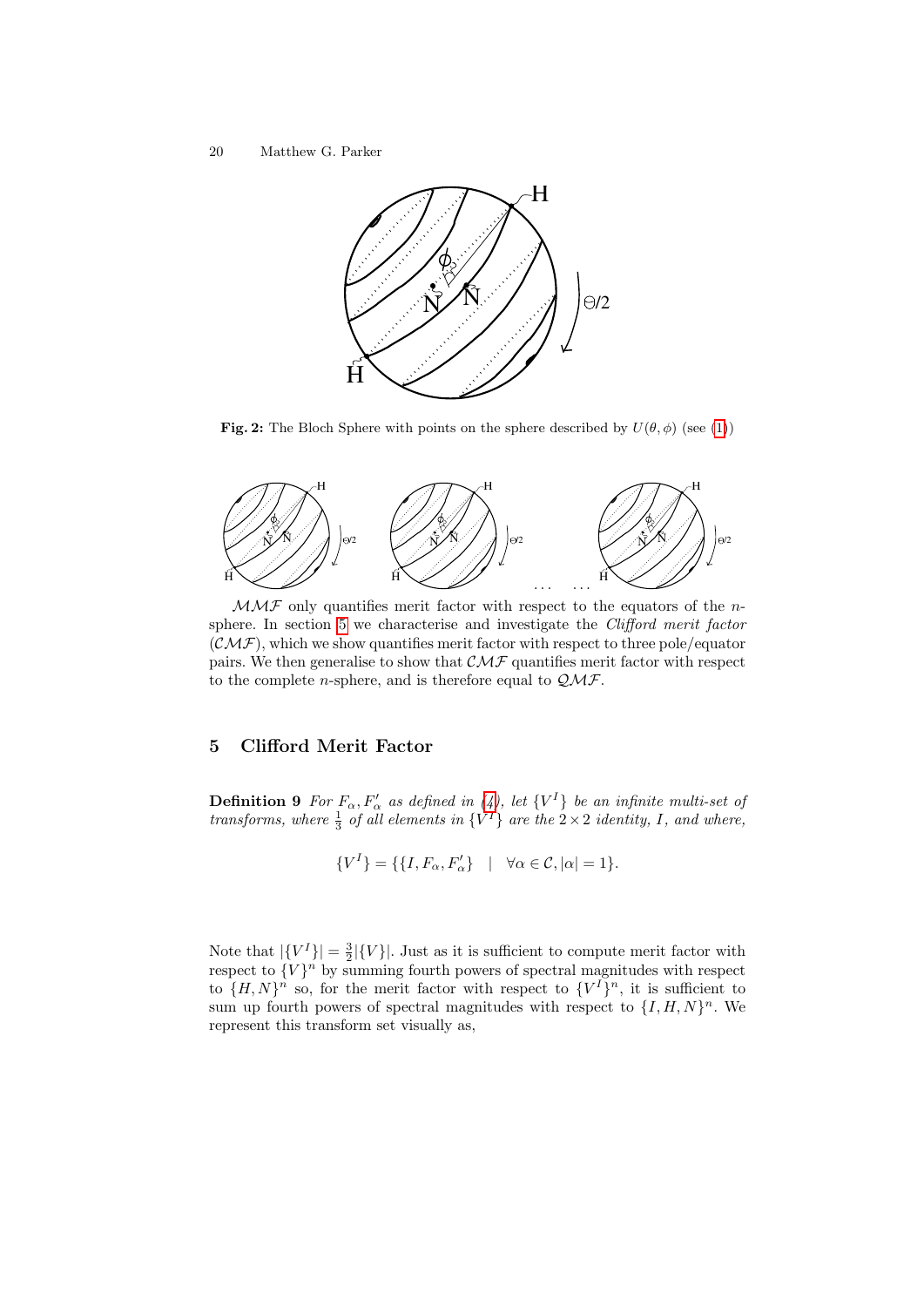

which evaluates a merit factor with respect to any tensor combination of discrete 'poles', I, and continuous 'equators',  $\{H, N\}$ .

For the multivariate sequence, s, as defined in Section 3, we evaluate the set of  $3^n$  spectra,  $\{S\}$ , with respect to  $\{I, H, N\}^n$ , where

$$
S = \{S^{\mathbf{r}}\} = \{S^{00...0}, S^{00...1}, S^{00...2} \dots, S^{22...2}\} = \{I, H, N\}^{n} s,
$$

and

<span id="page-20-0"></span>
$$
S^{\mathbf{r}} = \{S_{\mathbf{k}}^{\mathbf{r}}\} = (S_{00...0}^{\mathbf{r}}, S_{00...1}^{\mathbf{r}} \dots S_{11...1}^{\mathbf{r}})^{T},
$$

where  $\mathbf{r} \in \{0, 1, 2\}^n$ ,  $\mathbf{k} \in \{0, 1\}^n$ , and  $r_i = 0, 1$  or 2 implies  $I, H$  or N, respectively, in tensor position *i*.  ${S_{\bf k}^{\bf r}}$  is a set of  $6^n$  spectral points.

<span id="page-20-2"></span>**Definition 10** The Clifford sum-of-squares,  $\mathcal{E}$ , of the sequence, s, is given by,

$$
\mathcal{E} = \frac{1}{2} \left( \left( \sum_{\substack{\mathbf{k} \in \{0, 1\}^n \\ \mathbf{r} \in \{0, 1, 2\}^n}} |S_{\mathbf{k}}^{\mathbf{r}}|^4 \right) - 6^n \right). \tag{24}
$$

**Definition 11** The Clifford merit factor,  $CMF$ , of the sequence, s, is given by,

$$
\mathcal{CMF} = \frac{6^n}{2\mathcal{E}}.\tag{25}
$$

**Definition 12** Let  $s_A$  be a length  $2^n$  multivariate sequence generated by construction A. Then the asymptotic Clifford merit factor of  $s_A$  is given by,

<span id="page-20-1"></span>
$$
\mathcal{F}^{\mathcal{C}} = \lim_{n \to \infty} \mathcal{CMF}(s_{\mathcal{A}}).
$$

Let  $\mathbf{b}, \mathbf{e} \in \mathcal{Z}_2^n$ . Let wt(b) be the binary weight of vector **b**. Let  $p(\mathbf{x}_{\mathbf{b},\mathbf{e}})$ :  $\mathcal{Z}_2^{n-wt(e)} \to Z_2$ , be the restriction of p to  $n - wt(e)$  variables, where  $x_i = b_i$  if  $e_i = 1$ , where  $\mathbf{b} \preceq \mathbf{e}$ , and ' $\preceq$ ' means that  $b_i \leq e_i$ ,  $\forall i$ .

Define  $s_{\mathbf{e},\mathbf{b}} = (-1)^{p(\mathbf{x}_{\mathbf{b},\mathbf{e}})}$  $s_{\mathbf{e},\mathbf{b}} = (-1)^{p(\mathbf{x}_{\mathbf{b},\mathbf{e}})}$  $s_{\mathbf{e},\mathbf{b}} = (-1)^{p(\mathbf{x}_{\mathbf{b},\mathbf{e}})}$ , where  $s_{\mathbf{j},\mathbf{e},\mathbf{b}} = (-1)^{p(\mathbf{x}_{\mathbf{b},\mathbf{e}}=\mathbf{j})}$ ,  $\mathbf{j} \in \mathcal{Z}_2^{n-wt(\mathbf{e})}$ ,  $s_{\mathbf{j},\mathbf{e},\mathbf{b}} =$ 0 otherwis[e. T](#page-20-0)he *fixed-aperiodic autocorrelation* [36] of  $s$  is given by,

$$
u_{\mathbf{k},\mathbf{b},\mathbf{e}} = \sum_{\mathbf{j}\in\{0,1\}^{n-\text{wt}(\mathbf{e})}} s_{\mathbf{j},\mathbf{b},\mathbf{e}} s_{\mathbf{j}+\mathbf{k},\mathbf{b},\mathbf{e}}^*, \qquad \mathbf{k}\in\{-1,0,1\}^{n-\text{wt}(\mathbf{e})}.\tag{26}
$$

An alternative to Definition 10 for  $\mathcal E$  is given by Definition 13.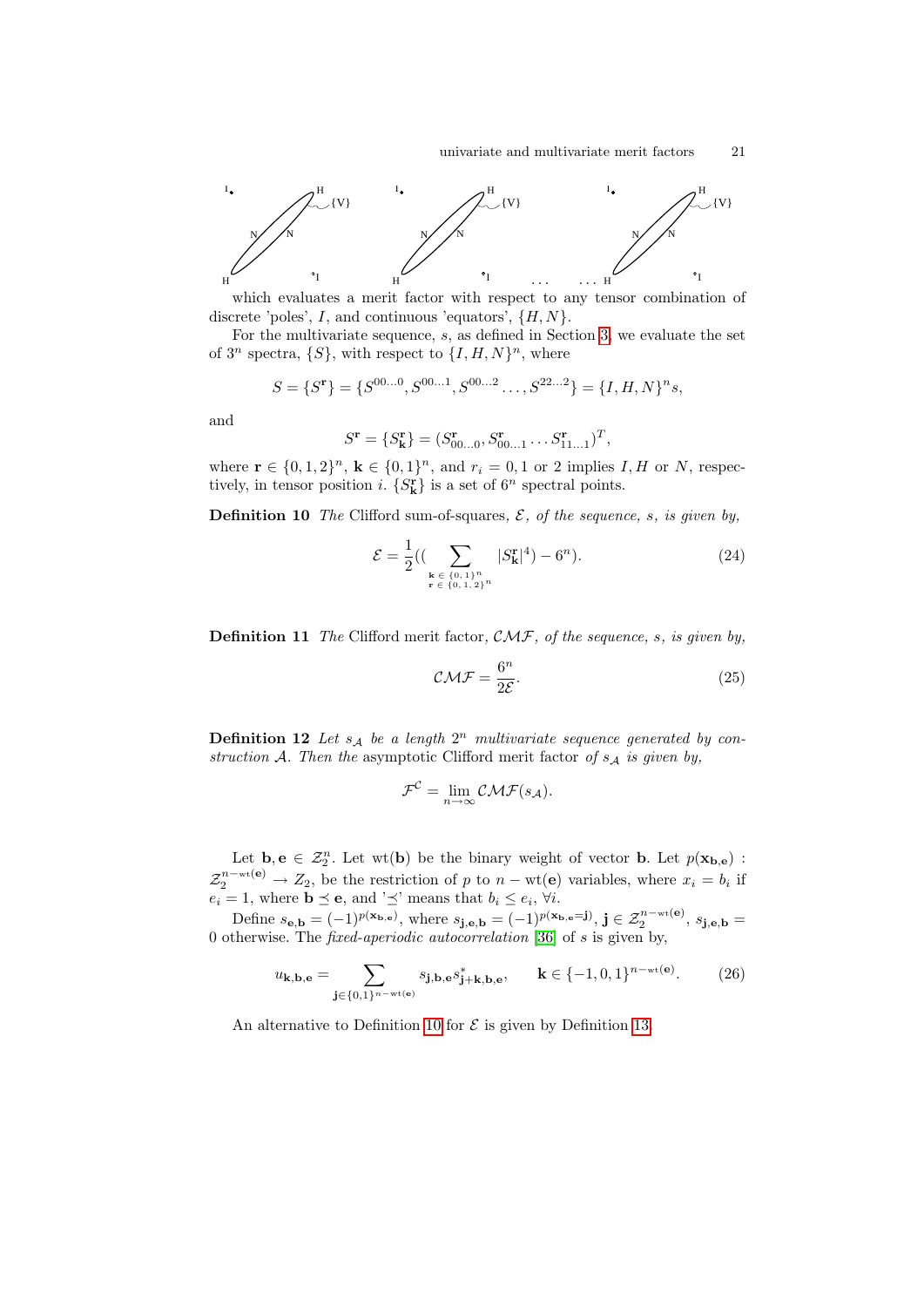**Definition 13** The Clifford sum-of-squares,  $\mathcal{E}$ , of the sequence, s, is given by,

$$
\mathcal{E} = \frac{1}{2} \left( \left( \sum_{\mathbf{e} \in \{0,1\}^n} \sum_{\mathbf{b} \in \{0,1\}^n, \mathbf{b} \preceq \mathbf{e}} \sum_{\mathbf{k} \in \{-1,0,1\}^n} \sum_{w \in \mathbf{e}} |u_{\mathbf{k},\mathbf{b},\mathbf{e}}|^2 \right) - 6^n \right)
$$
  
\n
$$
= \frac{1}{2} \sum_{\mathbf{e} \in \{0,1\}^n} \sum_{\mathbf{b} \in \{0,1\}^n, \mathbf{b} \preceq \mathbf{e}} \sum_{\mathbf{k} \in \{-1,0,1\}^n} \sum_{w \in \{0,1\}^n} \sum_{w \in \mathbf{e}} |u_{\mathbf{k},\mathbf{b},\mathbf{e}}|^2.
$$
 (27)

We refer to these metrics as "Clifford" because the unitary matrix set,  $\{I, H, N\}$ , generates the Local Clifford Group [34,24,49]. This means that  $\{I, H, N\}$  stabilize the *Pauli matrices*, I,  $\begin{pmatrix} 0 & 1 \\ 1 & 0 \end{pmatrix}$ ,  $\begin{pmatrix} 1 & 0 \\ 0 & -1 \end{pmatrix}$ , and  $i \begin{pmatrix} 0 & -1 \\ 1 & 0 \end{pmatrix}$ .

## CMF Symmetries

If  $|S_{\mathbf{k}}^{\mathbf{r}}| = |S_{\mathbf{j}}^{\mathbf{r}}|, \forall \mathbf{j}, \mathbf{k} \in \mathcal{Z}_2^n$ , then we call  $S^{\mathbf{r}}$  a *flat* spectra. In such a case we express  $S^{\mathbf{r}}$  as

<span id="page-21-0"></span>,

$$
S^{\mathbf{r}}=\omega^{4p^{\mathbf{r}}(\mathbf{x})+a(\mathbf{x})}
$$

where  $\omega$  is a complex root of one of order 8 and  $p^{\mathbf{r}}(\mathbf{x}) : \mathcal{Z}_2^n \to \mathcal{Z}_2$  is a Boolean function. Let  $s^{\mathbf{r}} = (-1)^{p^{\mathbf{r}}(\mathbf{x})}$ .

**Definition 14** Define the IHN-orbit,  $s_{orb}$ , of s, by

$$
s_{\text{orb}} = \{ s^{\mathbf{r}} \mid \forall \mathbf{r} \text{ such that } S^{\mathbf{r}} \text{ is flat and } \deg(a(\mathbf{x})) \le 1 \}.
$$

Let s' and  $p'(\mathbf{x})$  be as defined in Lemma 1. Then,

Lemma 3 For  $s^r \in s_{\text{orb}}$ ,

$$
\mathcal{CMF}(s^{\prime \mathbf{r}}) = \mathcal{CMF}(s).
$$

<span id="page-21-1"></span>The IHN-orbit is largest in size for  $p(x)$  quadratic where the symmetry reduces to a graphical symmetry called local complementation [50,51,37], also referred to as vertex-neighbour-complementation [30].

### 5.1 Tr[ansf](#page-20-1)orm  $\Leftrightarrow$  Autocorrelation Duality

From (24) and (27),

$$
\sum_{\mathbf{e}\in\{0,1\}^n} \sum_{\mathbf{b}\in\{0,1\}^n, \mathbf{b}\preceq\mathbf{e}} \sum_{\mathbf{k}\in\{-1,0,1\}^{n-\text{wt }(\mathbf{e})}} |u_{\mathbf{k},\mathbf{b},\mathbf{e}}|^2 = \sum_{\substack{\mathbf{k}\in\{0,1\}^n\\ \mathbf{r}\in\{0,1,2\}^n}} |S_{\mathbf{k}}^{\mathbf{r}}|^4. \tag{28}
$$

Proof. The autocorrelation of (26) is the union of a set of multivariate aperiodic autocorrelations where, for fixed e and b, [eac](#page-21-1)h such autocorrelation is of the f[orm](#page-14-1) of (15) and is computed over  $n - wt(e)$  variables, after having fixed wt(e) variables,  $x_i$ , to  $b_i$ , if  $e_i = 1$ . This fixing is mirrored in the spectral domain by assigning  $r_i = 0$  iff  $e_i = 1$ . In other words, matrix I occurs in the *i*th tensor position of the transform  $T \in \{I, H, N\}^n$  iff  $e_i = 1$ , where the first and second rows of I reflect  $x_i = b_i = 0$  and  $x_i = b_i = 1$ , respectively. (28) follows by summing instances of (20) for each choice of **e** and **b**.  $\Box$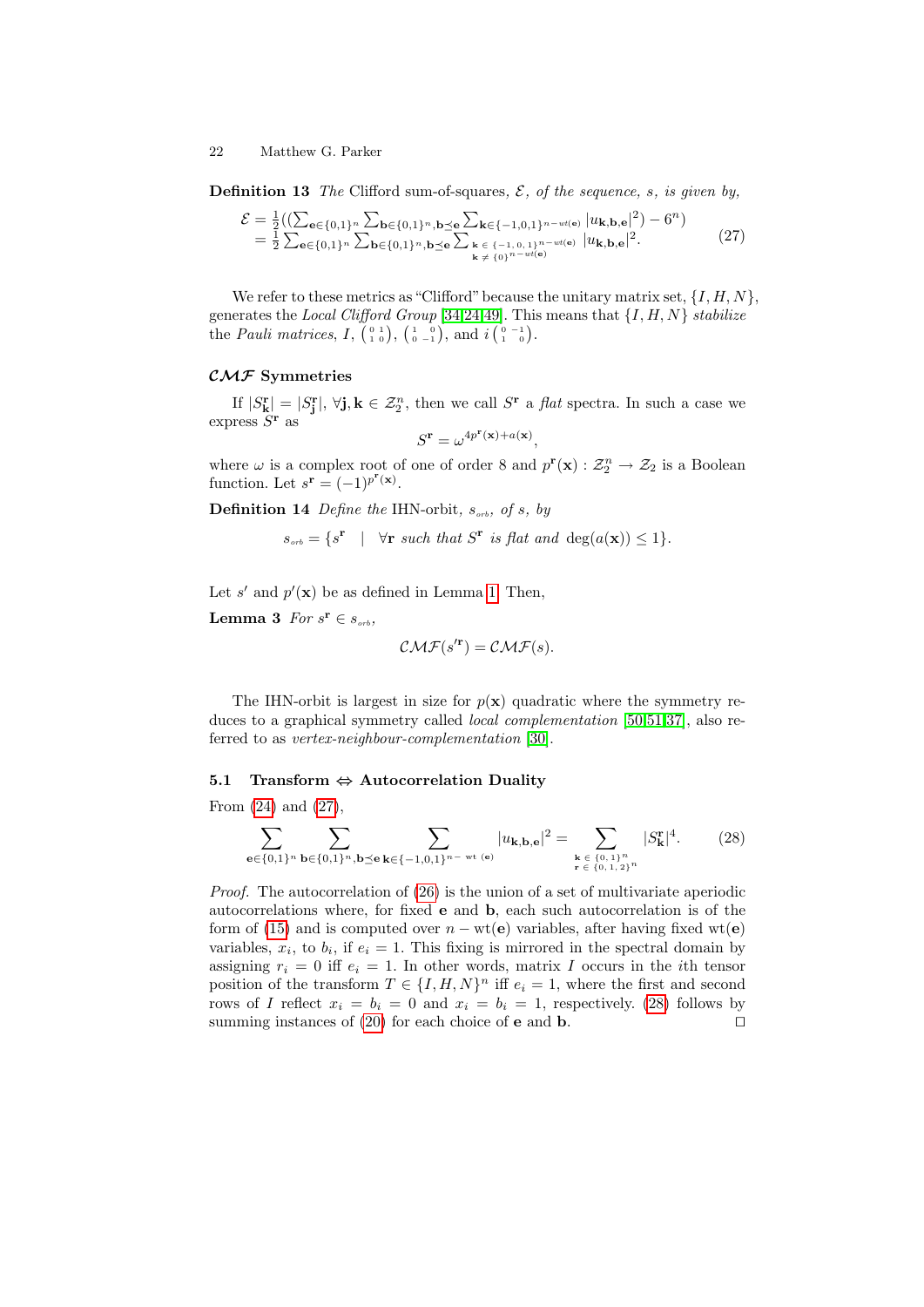#### 5.2 Clifford Merit Factor is Quantum Merit Factor

Definition 15 The normalised quantum sum-of-squares with respect to the transform set,  $\{A\}^n$ , is given by,

$$
\mathcal{E}_{\{A\}^n} = \frac{3^n}{2} \left( \frac{||S||_{\{A\}^n}^4}{|\{A\}|^n} - 2^n \right),\tag{29}
$$

<span id="page-22-0"></span>where  $||S||^4_{\{A\}^n}$  is the sum of the fourth powers of the spectral magnitudes with respect to the transform set  $\{A\}^n$ .

We recover definition 10 from (29) by assigning  $\{A\} = \{I, H, N\}$ . For  $\{A\}$  ${V^I}$  we obtain  $\mathcal{E}_{\{V^I\}^n} = 2^{n-1} \left( \frac{||S||_{\{V^I\}^n}^4}{||V||^n} - 1 \right)$ , by substituting  $|\{V^I\}| = \frac{3|\{V\}|^2}{2}$  $rac{V}{2}$ .

Lemma 4

$$
\mathcal{E}_{\{I,H,N\}^nZ} = \mathcal{E}_{\{V^I\}^nZ}, \qquad \forall Z \in \mathcal{D}^n\{U\}^n.
$$

Recalling section 1.1,  $(3)$ ,  $(4)$ , and definition 9,

**Definition 16** Define  $\{W^N\} \simeq \{V^I\}N$ , and  $\{X^H\} \simeq \{W^N\}N$ .

 ${V^I}, {W^N},$  and  ${X^H}$  describe the following pole/equator pairs, respectively:



**Proposition 1**  $\mathcal{E}_{\{A\}^n} = \mathcal{E}$  for  $\{A\} = \{\{V^I\}, \{W^N\}, \{X^H\}\}\$ , and  ${A} = {V}, {W}, {X}, {X}$ , which we visualise as:



*Proof.* We know that  $\mathcal{E}_{\{V^I\}} = \mathcal{E}$ . As  $\{W^N\} \simeq \{V^I\}$  it follows, from Lemma 4, that  $\mathcal{E}_{\{W^N\}} = \mathcal{E}_{\{I,H,N\}N} = \mathcal{E}_{\{N,I,H\}} = \mathcal{E}$ . Likewise, as  $\{X^H\} \simeq \{V^I\}N^2$  it follows, from Lemma 4, that  $\mathcal{E}_{\{X^H\}} = \mathcal{E}_{\{I,H,N\}N^2} = \mathcal{E}_{\{H,N,I\}} = \mathcal{E}$ . The simplification to  $\{ \{V\}, \{W\}, \{X\} \}$  occurs because we can remove surplus element triples,  $\{I, H, N\}$ , from  $\{\{V^I\}, \{W^N\}, \{X^H\}\}\$  without changing the normalised spectral sum. The argument extends to any tensor combination of the three pole/equator pairs when  $n > 1$ .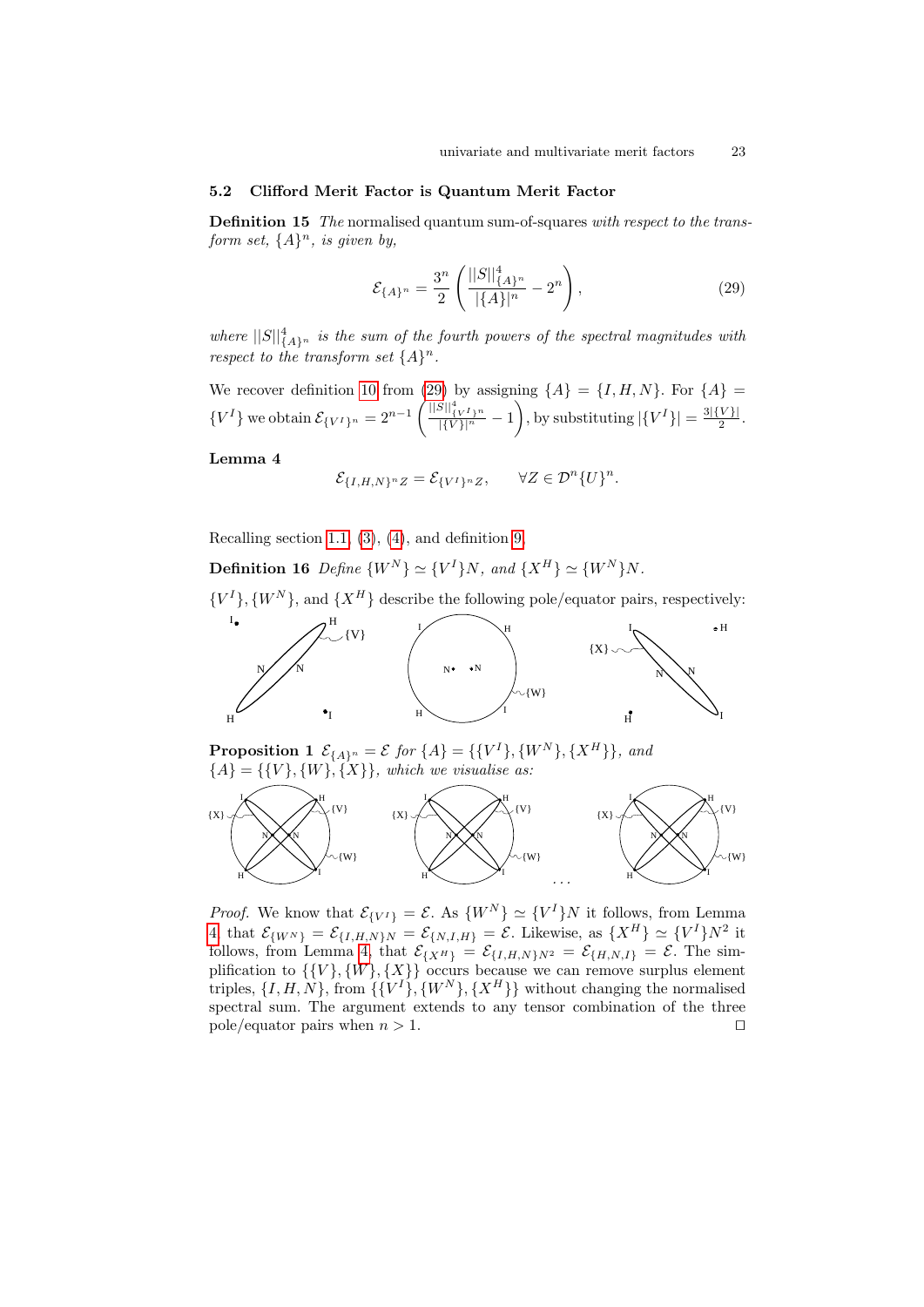Let  $F_{\tilde{\alpha}} = F_{\alpha_0} \otimes F_{\alpha_1} \otimes \ldots \otimes F_{\alpha_{n-1}}$ , where  $F_{\alpha}$  was defined in (4). We now generalise  $\{A\}$  in proposition 1 by assigning  $\{A\} = \{V^I\}^n \{I^n, F_{\tilde{\alpha}}, F_{\tilde{\alpha}} F_{\tilde{\beta}}\}$ :

#### Theorem 4

$$
\mathcal{E}_{\{V^I\}^n\{I^n,F_{\tilde{\alpha}},F_{\tilde{\alpha}}F_{\tilde{\beta}}\}}=\mathcal{E},\qquad\forall F_{\tilde{\alpha}},F_{\tilde{\beta}}\in\{V\}^n.
$$

<span id="page-23-0"></span>*Proof.* We see that  $\{I, H, N\}F_{\alpha} \simeq \{F_{\alpha}, I, F_{\alpha}'\}$ , and we already know that  $\mathcal{E}_{\{F_\alpha,I,F'_\alpha\}}=\mathcal{E}.$  Therefore, from Lemma 4,  $\mathcal{E}_{\{V^I\}F_\alpha}=\mathcal{E}.$  Using Lemma 4 repeatedly,  $\mathcal{E}_{\{V^I\}F_\alpha F_\beta} = \mathcal{E}_{\{I,H,N\}F_\alpha F_\beta} = \mathcal{E}_{\{F_\alpha,I,F'_\alpha\}F_\beta} = \mathcal{E}_{\{V^I\}F_\beta} = \mathcal{E}$ . The argument extends to any tensor combination when  $n > 1$ .

#### Lemma 5

$$
\{U\} \simeq \{V\}\{V\}.
$$

<span id="page-23-1"></span>Proof. 
$$
F_{\alpha}F_{\beta} = \frac{(1+\alpha)}{2} \begin{pmatrix} 1 & \frac{(1-\alpha)}{(1+\alpha)} \beta \\ \frac{(1-\alpha)}{(1+\alpha)} & \beta \end{pmatrix} = \mu \begin{pmatrix} 1 & 0 \\ 0 & -i \end{pmatrix} \frac{(1+\alpha)}{2\mu} \begin{pmatrix} 1 & \frac{(1-\alpha)}{(1+\alpha)} \beta \\ i\frac{(1-\alpha)}{(1+\alpha)} & i\beta \end{pmatrix},
$$
  
\n $\forall F_{\alpha}, F_{\beta} \in \{V\}, \text{ where } \mu = \sqrt{\alpha}.$  The lemma follows by assigning  $\beta = e^{i\phi}$ ,  $\cos \theta = \frac{(1+\alpha)}{2\mu}$ , and  $\sin \theta = i\frac{(1-\alpha)}{2\mu}.$ 

Theorem 5

$$
\mathcal{CMF}(Ts) = \mathcal{CMF}(s), \quad \forall T \in \mathcal{D}^n \{U\}^n.
$$

*Proof.* Follows directly from Definition 11, and lemmas 2, 4 and 5.  $\Box$ 

Theorem 5 [im](#page-23-0)plies that  $\mathcal{CMF}$  is [an](#page-23-1) entanglement metric as it is invariant with respect to local unitary transform of the state, s [25].

## Theorem 6  $CMF$  is  $QMF$ .

<span id="page-23-2"></span>*Proof.* From figure 2, and lemma 5, we see that  $\alpha$  and  $\beta$  specify  $\theta$  and  $\phi$ , respectively. Over all  $\alpha, \beta \in \mathcal{C}$ , and  $d \in \mathcal{D}$ , we have, from theorem 5 that, for  $n = 1$ ,  $\mathcal{E}_{\mathcal{D}{U}} = \mathcal{E}_{I,H,N} = \mathcal{E}$  is invariant, where each spectral point is counted the same number of times. The argument extends to tensor products when  $n > 1$ .

### 5.[3 E](#page-23-2)xpected Values and Constructions

Maximising Clifford merit factor  $(C\mathcal{MF})$  of a Boolean function indicates a minimum mean-square deviation from the joint flat continuous multivariate fourier power spectrum of the sequences associated to the Boolean function and all its subspace fixings. Table 5.3 shows equivalence classes for Boolean functions of  $n = 2$  to 5 variables, where sets of inequivalent functions are obtained from [46].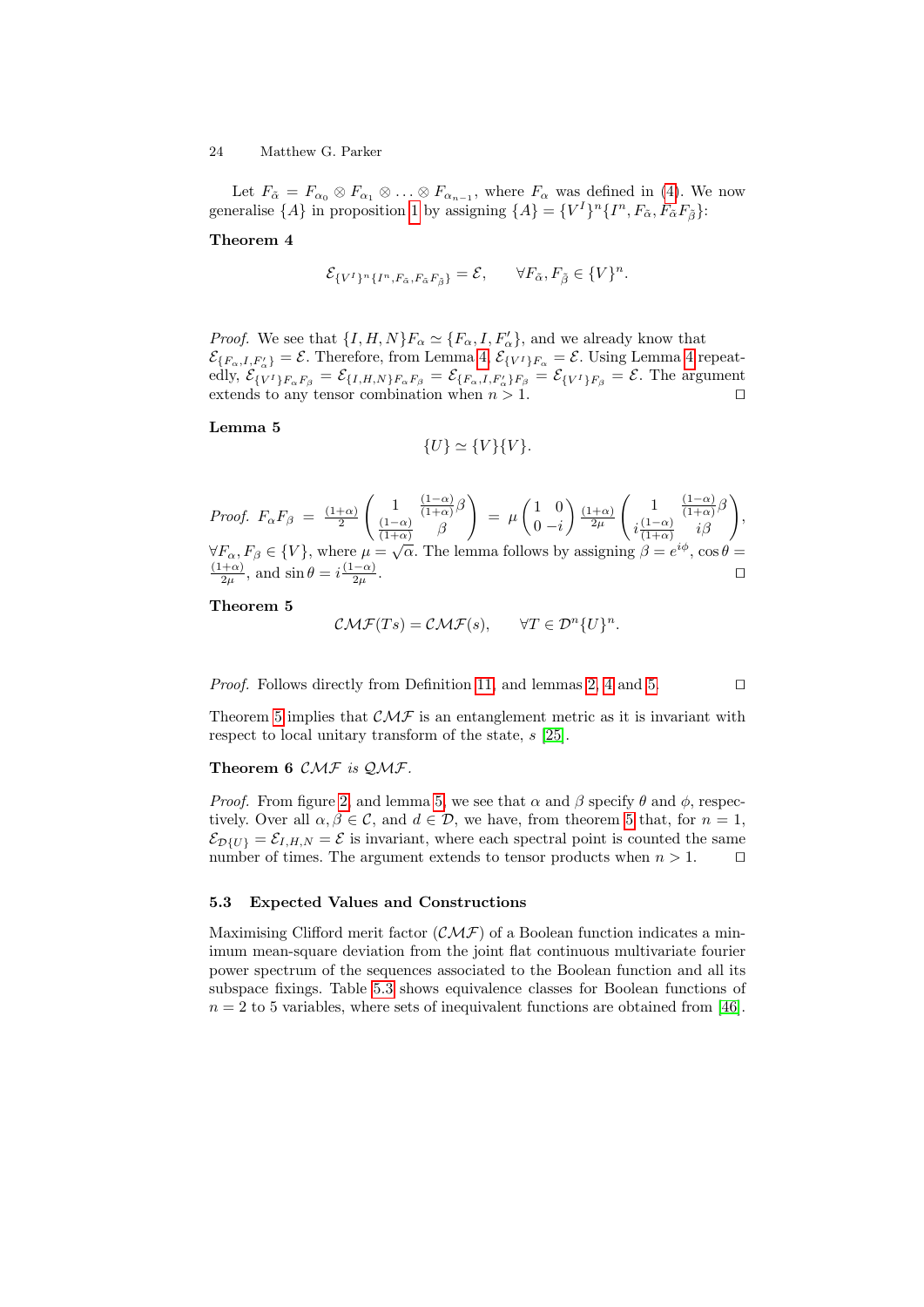|     |         | $ n \#$ inequivalent functions $ \#$ equivalence classes with list of $\mathcal{CMF}_s$ |
|-----|---------|-----------------------------------------------------------------------------------------|
| 2 2 |         | 2 classes                                                                               |
|     |         | 3.0, 1.286                                                                              |
| 3 4 |         | 4 classes                                                                               |
|     |         | 2.077, 1.421, 1.286, 0.730                                                              |
|     | 4 34    | 18 classes                                                                              |
|     |         | $1.723, 1.588, 1.473, 1.446, 1.373, 1.286, 1.266, 1.209, 1.141,$                        |
|     |         | $1.125, 1.080, 1.025, 0.976, 0.920, 0.786, 0.730, 0.675, 0.463$                         |
|     | 5 22050 | 193 classes                                                                             |
|     |         | $1.723 - 0.311$                                                                         |

**Table 4:** complete set of Clifford merit factors for  $n = 2$  to  $n = 5$ 

Experimental results suggest that, for a random Boolean function of  $n$  variables,  $\mathcal{F}^{\mathcal{C}} = 1.0$ , as indicated here by the random samplings for (from left to right)  $n = 4, 6, 9$  and 10, where  $\mathcal{CMF}$  and #sequences are x and y-axes, respectively, with x-axes ranging from  $\mathcal{CMF} = 0$  to 4, and where the highest peak approaches  $\mathcal{F}^{\mathcal{C}}=1.0$  as *n* increases.



In comparison, a sampling of just the quadratic Boolean functions for  $n = 4, 6, 9$ and 10 indicates a wider range of  $\mathcal{CMF}_s$  for a given n than for the full space of Boolean functions although, once again, the highest peak appears to approach  $\mathcal{F}^{\mathcal{C}}=1.0$  as n gets large. Once again, the x-axes range linearly from  $\mathcal{CMF}=0$ to 4, and the y-axes indicate #sequences.

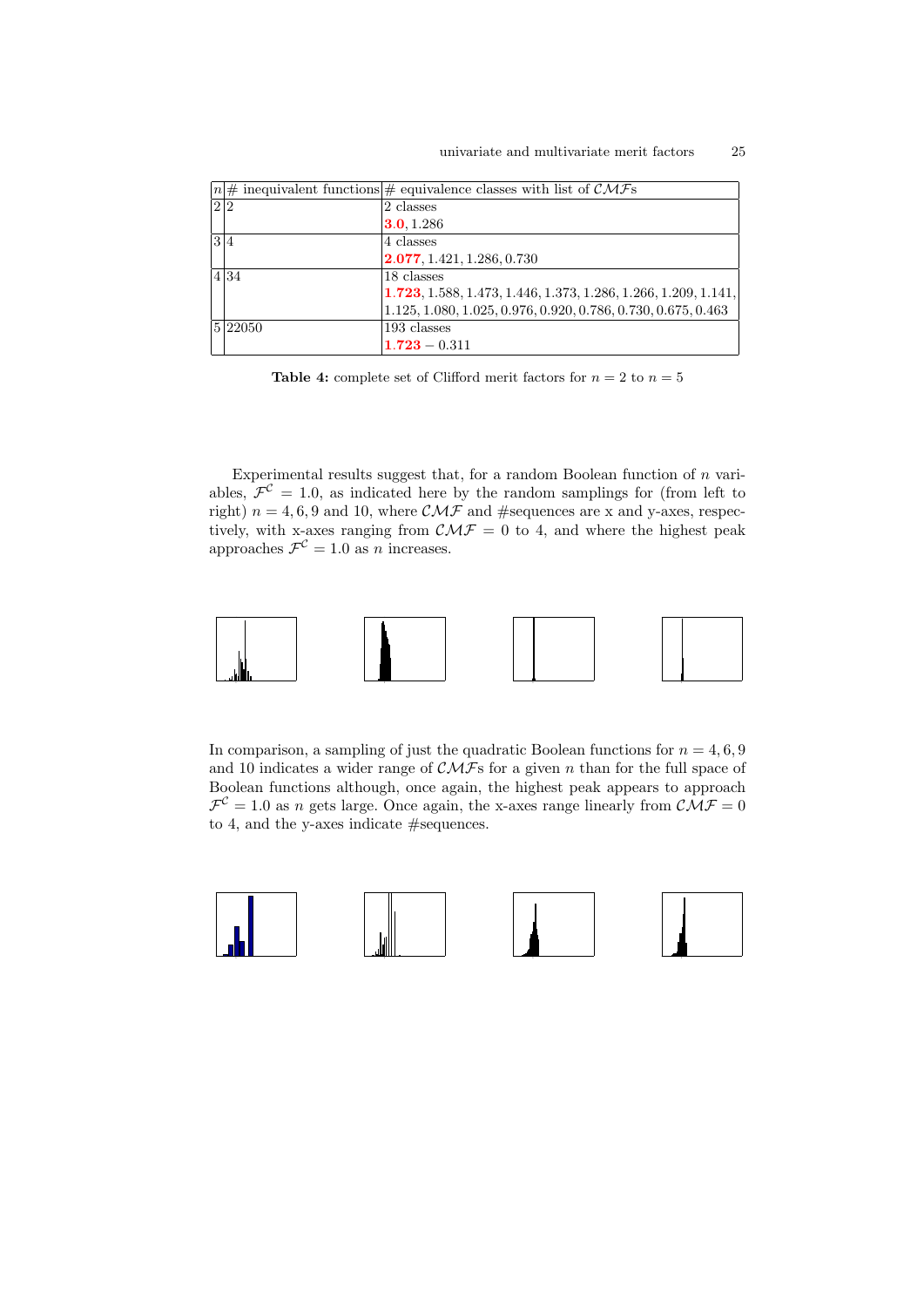Conjecture 7 A random Boolean function satisfies,

$$
\mathcal{F}^{\mathcal{C}}=1.0.
$$

**Theorem 7** The [av](#page-17-0)erage value of  $\frac{1}{\mathcal{CMF}}$  with respect to any set  $\mathcal{S}_{\mathcal{Q}}$  (see definition 8) is,

$$
\textit{average } \ \mathit{S}_{\mathcal{Q}}\big(\frac{1}{\mathcal{CMF}}\big) = \frac{3^n - 2^n}{3^n}.
$$

Proof. It follows directly from Theorem 3, by summing up the multivariate sumof-squares over every fixed-subspace of  $\mathcal{S}_{\mathcal{Q}}$ . Each member of each coset of  $\mathcal{Q}$  is represented the same number of times over each subspace.  $\Box$ 

Corollary 2 The set of n-variable Boolean functions of degree d or less satisfies,

$$
\textit{average }(\frac{1}{\mathcal{CMF}})=\frac{3^n-2^n}{3^n}
$$

for any d,  $2 \le d \le n$ , and, consequently, [av](#page-29-14)erage  $\left(\frac{1}{\mathcal{CMF}}\right) \to 1.0$  as  $n \to \infty$ .

Table 5 summarises constructions described by Boolean functions,  $p(x)$ , where  $s = (-1)^{p(x)}$ . The associated recursions originate from [52]. The constructions [r](#page-30-4)[epr](#page-30-1)[ese](#page-29-11)[nt](#page-29-14) [a la](#page-29-12)rger cl[ass](#page-26-0) of  $\mathcal{CMF}$ -invariant sequences, as generated by Lemma 3. and the recursions have all been proven using the results of [39]. The star and complete graph are in the same IHN-orbit. None of the constructions in Table 5 satisfy a non-vanishing value for  $\mathcal{F}^{\mathcal{C}}$ . We appear to obtain maximum values of  $\mathcal{CMF}$  for s constructed from quadratic Boolean functions which describe optimal QECCs [33,30,53,46,36,39,37]. Table 6 shows maximal values of  $\mathcal{CMF}$  for  $n = 2$  to 5, and highest found values of  $\mathcal{CMF}$  for  $n = 6$  to 9, and all represent QECCs with optimal distance. The associated QECC is obtained from an additive  $[n, 2^n,$  distance] code over GF(4) where the associated generator matrix,  $G$ , satisfies  $G = \omega \mathcal{I} + \Gamma$ , where  $\Gamma$  is the adjacency matrix of the graph associated with [the](#page-29-6) quadratic Boolean function,  $p(x)$ ,  $\mathcal I$  is the  $n \times n$  identity matrix, and  $\omega^2 + \omega + 1 = 0$  over GF(4). The results are only exhaustive for  $n = 2$  to 5. In the table, expressions of the form  $ab, cd, \ldots$  are short for  $x_a x_b + x_c x_d + \ldots$ 

A few cubics and quartics have recently been found which equal the  $\mathcal{CMF}$ values in Table 6 [54], but none have been found yet with greater  $\mathcal{CMF}$ .

Many high-distance QECCs are of (bordered) quadratic-residue [30]. Let l be a Legendre sequence of prime length m, where  $m = 4k + 1$ , as described in Section 2. Construct  $p(\mathbf{x})$  over  $n = m$  variables such that,

$$
p(\mathbf{x}) = \sum_{j=0}^{n-1} l_j \sum_{i=0}^{n-j-1} x_i x_{i+j}.
$$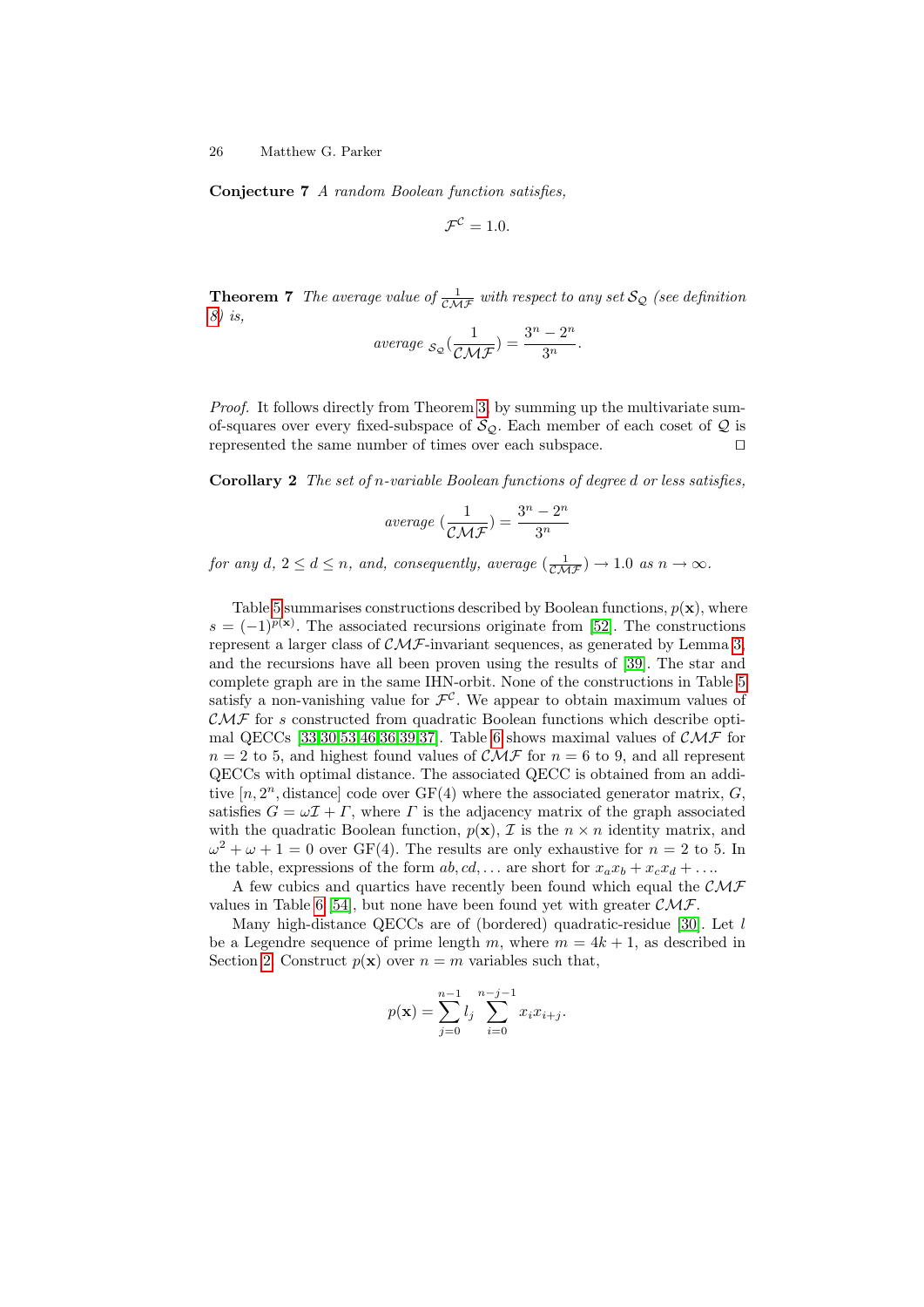| graph         | $ \mathcal{F}^{\mathcal{C}}(s) \mathcal{E}_n$ - recursion                                                                                                             | $ \mathcal{E}_n$ - closed form                                         |
|---------------|-----------------------------------------------------------------------------------------------------------------------------------------------------------------------|------------------------------------------------------------------------|
| path          | $10\mathcal{E}_{n-1} - 8\mathcal{E}_{n-2} - 96\mathcal{E}_{n-3}$                                                                                                      | $\left(\frac{6^n}{2} + (\frac{5-3\sqrt{5}}{20})(2-2\sqrt{5})^n\right)$ |
|               |                                                                                                                                                                       | $+\left(\frac{5+3\sqrt{5}}{20}\right)(2+2\sqrt{5})^n$                  |
| circle        | $\left 14 \mathcal{E}_{n-1}-48 \mathcal{E}_{n-2}-64 \mathcal{E}_{n-3}+38 \mathcal{E}_{n-4}\right  \tfrac{4^n}{2}+\frac{(2-2\sqrt{5})^n}{2}+\frac{(2+2\sqrt{5})^n}{2}$ | $6^n$                                                                  |
| complete 0    | $18\mathcal{E}_{n-1} - 104\mathcal{E}_{n-2} - 192\mathcal{E}_{n-3}$                                                                                                   |                                                                        |
| $\equiv$ star |                                                                                                                                                                       |                                                                        |

**Table 5:**  $\mathcal{F}^{\mathcal{C}}$  for certain graphical constructions

| $n p(\mathbf{x})$                                                              |      | $\mathcal{CMF}(s)$  QECC distance |
|--------------------------------------------------------------------------------|------|-----------------------------------|
| 2 01                                                                           | 3.0  | $\overline{2}$                    |
| 3 01,02                                                                        | 2.08 | 2                                 |
| 4 01, 12, 23                                                                   | 1.72 | 2                                 |
| 5 01, 02, 13, 24, 34                                                           | 1.72 | 3                                 |
| $6 01, 02, 03, 04, 05, 12, 23, 34, 45, 51$                                     | 1.72 | 4                                 |
| 7 03, 06, 14, 16, 25, 26, 34, 35, 45                                           | 1.43 | 3                                 |
| 8 02, 03, 04, 12, 13, 15, 26, 37, 46, 47, 56, 57, 67                           | 1.40 | 4                                 |
| $ 05, 06, 07, 13, 15, 17, 24, 25, 27, 36, 37, 46, 47, 67$                      | 1.40 | 4                                 |
| $9\,102, 04, 08, 13, 15, 18, 26, 28, 37, 38, 47, 48, 56, 58, 67, 68, 78$       | 1.30 | 4                                 |
| $[04, 07, 08, 13, 14, 18, 24, 25, 28, 36, 37, 56, 57, 58, 67, 68]$             | 1.30 | 4                                 |
| $[06, 07, 08, 14, 16, 18, 25, 26, 28, 34, 35, 37, 38, 47, 48, 57, 58, 68]1.30$ |      | 4                                 |
| $[04, 07, 08, 14, 16, 18, 25, 26, 28, 34, 35, 37, 57, 58, 67, 68]$             | 1.30 | 4                                 |
| $[01, 07, 08, 14, 18, 23, 25, 28, 36, 37, 45, 46, 57, 58, 67, 68]$             | 1.30 | 4                                 |

<span id="page-26-0"></span>**Table 6:** Boolean functions with maximal  $\mathcal{CMF}$  for  $n = 2$  to 5 and large (possibly maximal)  $\mathcal{CMF}$  for  $n = 6$  to 9 with their associated QECC distances

For the bordered version, construct  $p(\mathbf{x})$  over  $n = m + 1$  variables such that,

$$
p(\mathbf{x}) = \sum_{j=1}^{n-1} x_0 x_i + \sum_{j=1}^{n-1} l_j \sum_{i=1}^{n-j-1} x_i x_{i+j}.
$$

Then, fo[r bo](#page-30-5)th non-bordered and bordered versions,  $s = (-1)^{p(x)}$  has a relatively high and sometimes optimal  $\mathcal{CMF}$ [. T](#page-30-6)he examples in Table 6 for  $n = 5$  and 6 are equivalent, by Lemma 3, to (bordered)-quadratic residue constructions.

There is a connection with recent results in graph theory. Aigner and van der Holst have defined an *interlace polynomial*,  $Q(z)$ , which summarises various spectral properties of a graph [55], this being a generalisation of an interlace polynomial,  $q(z)$ , defined by Arratia, Bollobas, and Sorkin [56], where both polynomials are variants of Tutte and Tutte-Martin polynomials as defined by Bouchet [57]. Moreover a further interlace polynomial,  $Q_{HN}(z)$  has recently been defined in [58], and it is shown there that, for sequences constructed from quadratic Boolean functions,  $\sigma_n = 2^{n-1}(Q_{HN,n}(4) - 2^n)$  and  $\mathcal{E}_n = 2^{n-1}(Q_n(4) - 3^n)$ .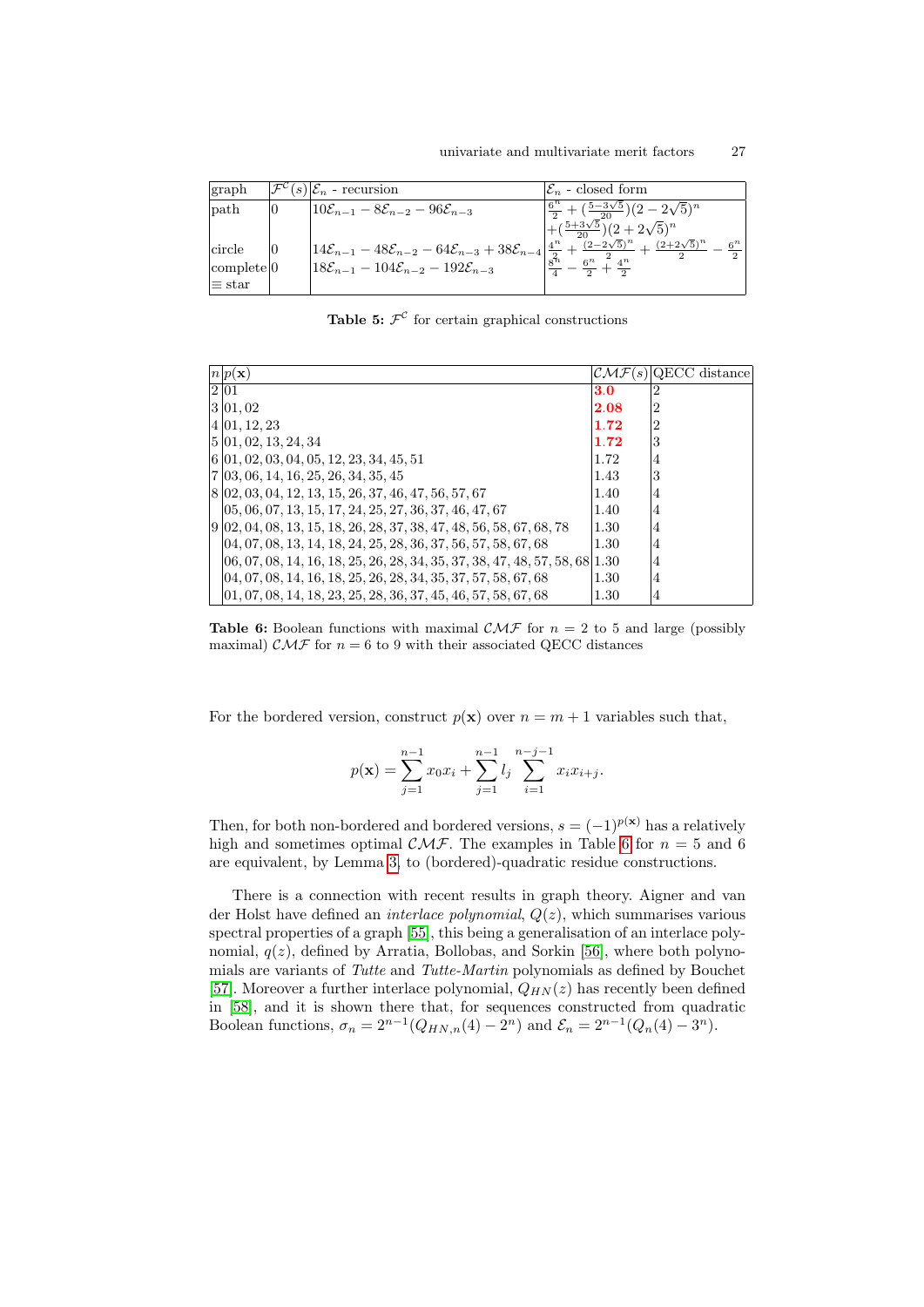In contrast to  $\mathcal{CMF}$ , most entanglement measures are computationally infeasible beyond about 4 qubits. So  $\mathcal{CMF}$  is a useful measure in a quantum context as it is (currently) computationally viable up to about  $n = 12$  qubits. Moreover, for graph states and, in particular, recursively constructed graph states,  $\mathcal{CMF}$ gives us an entanglement measure of a pure multipartite system for large  $n$ .

# 6 Conclusion

The univariate, multivariate, and Clifford merit factors  $(MF, MMF, and$  $\mathcal{CMF}$ , resp.) have been reviewed. Constructions which achieve the best-known asymptotic merit factor,  $F$ , have been described.  $MMF$  has been characterised for the extreme case where each dimension is of length 2. The associated multivariate sequences therefore have a natural description via Boolean functions. The average value for  $\frac{1}{\mathcal{M}\mathcal{M}\mathcal{F}}$  was established. We presented 'graphical' constructions for which recursions in multivariate sum-of-squares exist leading, in some cases, to non-vanishing asymptotic multivariate merit factor  $\mathcal{F}^{\mathcal{M}}$ . We conjectured that maximal  $\mathcal{F}^{\mathcal{M}}$  is satisfied by the path graph. We characterised  $\mathcal{CMF}$  as a generalisation of  $MMF$  and proved it is invariant to local unitary transform and is, moreover, a quantum merit factor,  $\mathcal{QMF}$ . The average value for  $\frac{1}{\mathcal{CMF}}$  was established. We presented 'graphical' constructions for which recursions in Clifford sum-of-squares exist, although all associated [a](#page-6-3)symptotic Clifford merit factors,  $\mathcal{F}^{\mathcal{C}}$ , are zero. We demonstrated that sequences constructed from quantum error correcting codes appear to maximise  $\mathcal{CMF}$ .

We finish with a list of open problems suggested by this paper:

- Es[tab](#page-6-3)lish whether  $M\mathcal{F} = 14.083$  is maximal over all binary sequences.
- Prove  $\mathcal{F} = 6.3421...$  for the relevant constructions of Section 2.
- Establish the range of  $\mathcal F$  for the univariate sequence constructed via the path graph under all possible index permutations.
- Prove the recursions in univariate sum-of-squares for the recursive graphical constructions of Section 2.
- Prove that  $\mathcal{F} = \mathcal{F}^{\mathcal{M}} = \mathcal{F}^{\mathcal{C}} = 1.0$  for a random univariate or multivariate sequence of length  $N$ ,  $2^n$ , or  $2^n$ , respectively.
- Establish whether the maximum  $MMF$  and  $CMF$  over all multivariate binary sequences are 4.00 and 3.00, respectively for the sequence constructed from  $p(\mathbf{x}) = x_0 x_1$ .
- Prove that the maximal  $\mathcal{M}\mathcal{M}\mathcal{F}$  over n variables and, therefore, the maximal  $\mathcal{F}^{\mathcal{M}}$  is always obtained by the path graph.
- Find an infinite multivariate sequence construction such that  $\mathcal{F}^{\mathcal{C}} > 0$ .
- <span id="page-27-0"></span>– Prove whether, for *n* variables,  $\mathcal{CMF}$  is always optimised by quadratic Boolean functions, or give a counter-example.

# References

1. Littlewood, J.E.: Some Problems in Real and Complex Analysis. Heath Mathematical Monographs (1968)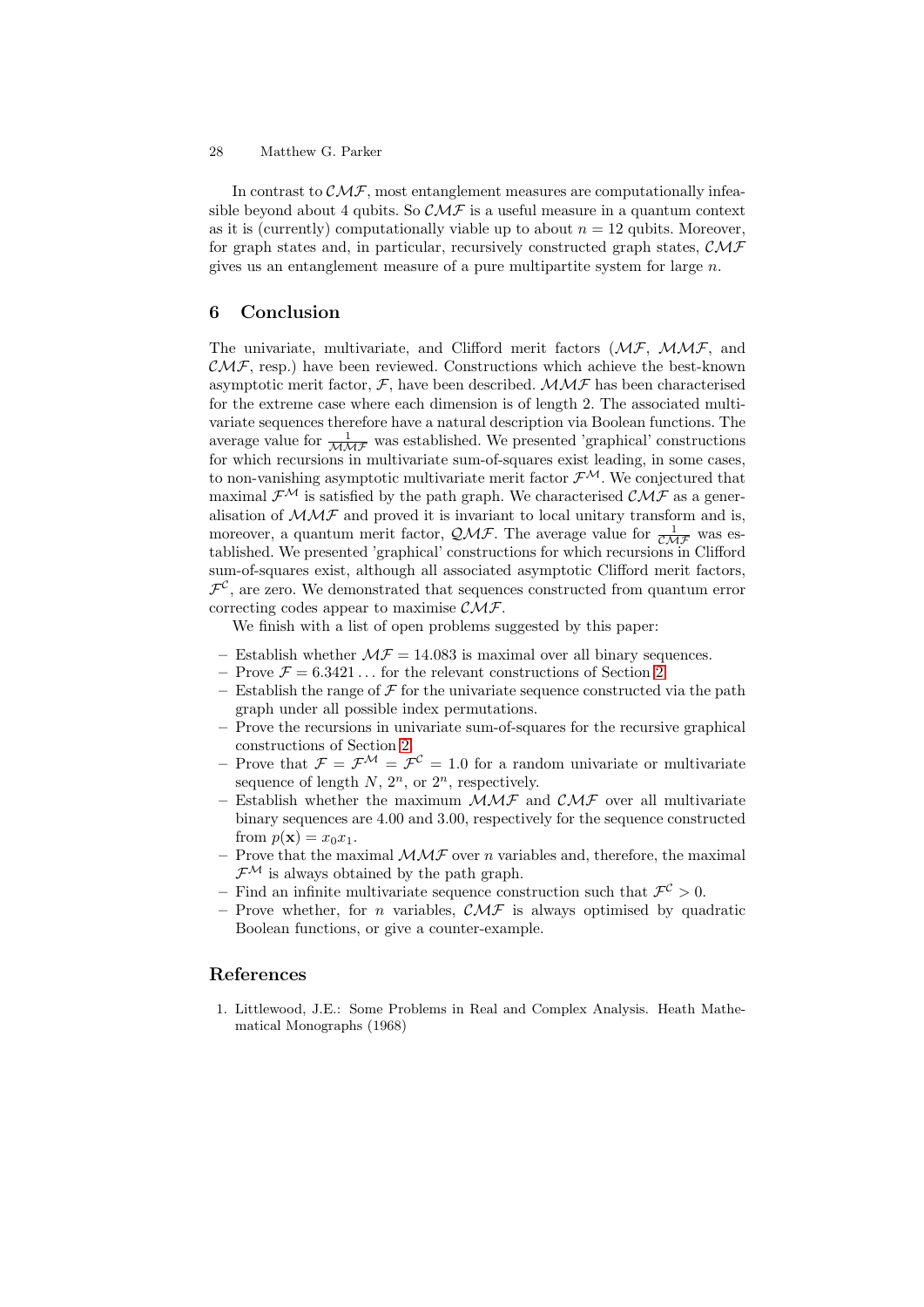- <span id="page-28-3"></span><span id="page-28-2"></span><span id="page-28-1"></span><span id="page-28-0"></span>2. Golay, M.J.E.: A class of finite binary sequences with alternate autocorrelation values equal to zero. IEEE Trans. Inform. Theory  $IT-18$  (1972) pp. 449–450
- <span id="page-28-4"></span>3. Golay, M.J.E.: The merit factor of long low autocorrelation binary sequences. IEEE Trans. Inform. Theory 28 (1982) pp. 543–549
- <span id="page-28-5"></span>4. Golay, M.J.E.: A new search for skewsymmetric binary sequences with optimal merit factors. IEEE Trans. Inform. Theory 36 (1990) pp. 1163–1166
- 5. Høholdt, T., Jensen, H.E., Justesen, J.: Aperiodic correlations and the merit factor of a class of binary sequences. IEEE Trans. Inform. [Theory](http://arxiv.org/quant-ph/0107106) 31 (1985) pp. 549–552
- <span id="page-28-6"></span>6. [Høholdt, T](http://arxiv.org/quant-ph/0107106)., Jensen, H.E.: Determination of the merit factor of Legendre sequences. IEEE Trans. Inform. Theory IT-34 (1988) pp. 161–164
- <span id="page-28-7"></span>7. Høholdt, T.: The merit factor of binary sequences. In Pott, A., Kumar, P.V., Helleseth, T., Jungnickel, D., eds.: Difference Sets, Sequences and their Correlation Properties, Bad Winsheim, 2–14 August 1998. Series C: Mathematical and Physical Sciences, Kluwer Academic Publishers (1999) pp. 227–237 Long version: http: //arxiv.org/quant-ph/0107106.
- <span id="page-28-11"></span><span id="page-28-8"></span>8. Jensen, J.M., Jensen, H.E., Høholdt, T.: The merit factor of binary sequences related to difference sets. IEEE Trans. Inform. Theory 37 (1991) pp. 617–626
- 9. [Newman, D.J., Byrnes, J.S.: T](http://www.ii.uib.no/~matthew/Masters/notes.ps)he  $l^4$  norm of a polynomial with coefficients  $\pm 1$ . Amer. Math. Monthly 97 (1990) pp. 42–45
- <span id="page-28-20"></span>10. Golay, M.J.E.: The merit factor of legendre sequences. IEEE Trans. Inform. Theory 29 (1983) pp. 934–936
- <span id="page-28-21"></span><span id="page-28-19"></span>11. Kristiansen, R.A.: On the aperiodic autocorrelation of binary sequences. Master's thesis, Selmer Centre, Inst. for Informatics, University of Bergen, Norway (2003) http://www.ii.uib.no/~matthew/Masters/notes.ps.
- <span id="page-28-9"></span>12. Kristiansen, R.A., Parker, M.G.: Binary sequences with merit factor > 6.3. IEEE Trans. Inform. Theory 50 (2004) pp. 3385–3389
- <span id="page-28-10"></span>13. Borwein, P., Choi, K.K.S., Jedwab, J.: Binary sequences with merit factor greater than 6.34. IEEE Trans. Inform. Theory 50 (2004) pp. 3234–3249
- <span id="page-28-12"></span>14. Jedwab, J.: A survey of the merit factor problem for binary sequences. In: Proc. of SETA04. Lecture Notes in Computer Science. Springer-Verlag (2005) this issue.
- 15. Rama[krishna, G.S., Mow, W.H.: A new search for optim](http://www.ii.uib.no/~matthew/ISITRecursions.pdf)al binary arrays with minimum peak sidelobe levels. In: Proc. of SETA04. Lecture Notes in Computer Science, Springer-Verlag (2005) This issue.
- <span id="page-28-14"></span><span id="page-28-13"></span>16. Zhang, X.M., Zheng, Y.: Gac - the criterion for global avalanche characteristics of cryptographic functions. J. Universal Computer Science 1 (1995) pp. 320–337
- <span id="page-28-16"></span><span id="page-28-15"></span>17. Gulliver, T.A., Parker, M.G.: The multi-dimensional aperiodic merit factor of binary sequences. preprint, http://www.ii.uib.no/~matthew/ISITRecursions. pdf (2003)
- 18. Golay, M.J.E.: Multislit spectroscopy. J. Opt. Soc. Amer. 39 (1949) pp. 437–444
- 19. Shapir[o, H.S.: Extremal problems for polynom](http://arxiv.org/quant-ph/0107106)ials. Master's thesis, M.I.T. (1951)
- <span id="page-28-17"></span>20. Rudin, W.: Some theorems on fourier coefficients. Proc. Amer. Math. Soc. 10 [\(1959\)](http://www.ii.uib.no/~matthew/LCPartIf.pdf)
- <span id="page-28-18"></span>21. Parker, M.G., Rijmen, V.: The quantum entanglement of binary and bipolar sequences. In Helleseth, T., Kumar, P.V., Yang, K., eds.: Sequences and Their Applications, SETA'01. Discrete Mathematics and Theoretical Computer Science Series, Springer (2001) Long version: http://arxiv.org/quant-ph/0107106.
- 22. Riera, C., Parker, M.G.: Generalised bent criteria for boolean functions (i). preprint, http://www.ii.uib.no/~matthew/LCPartIf.pdf (2004)
- 23. Briegel, H.J., Raussendorf, R.: Persistent entanglement in arrays of interacting particles. Physical Review Letters 86 (2001) pp. 910–913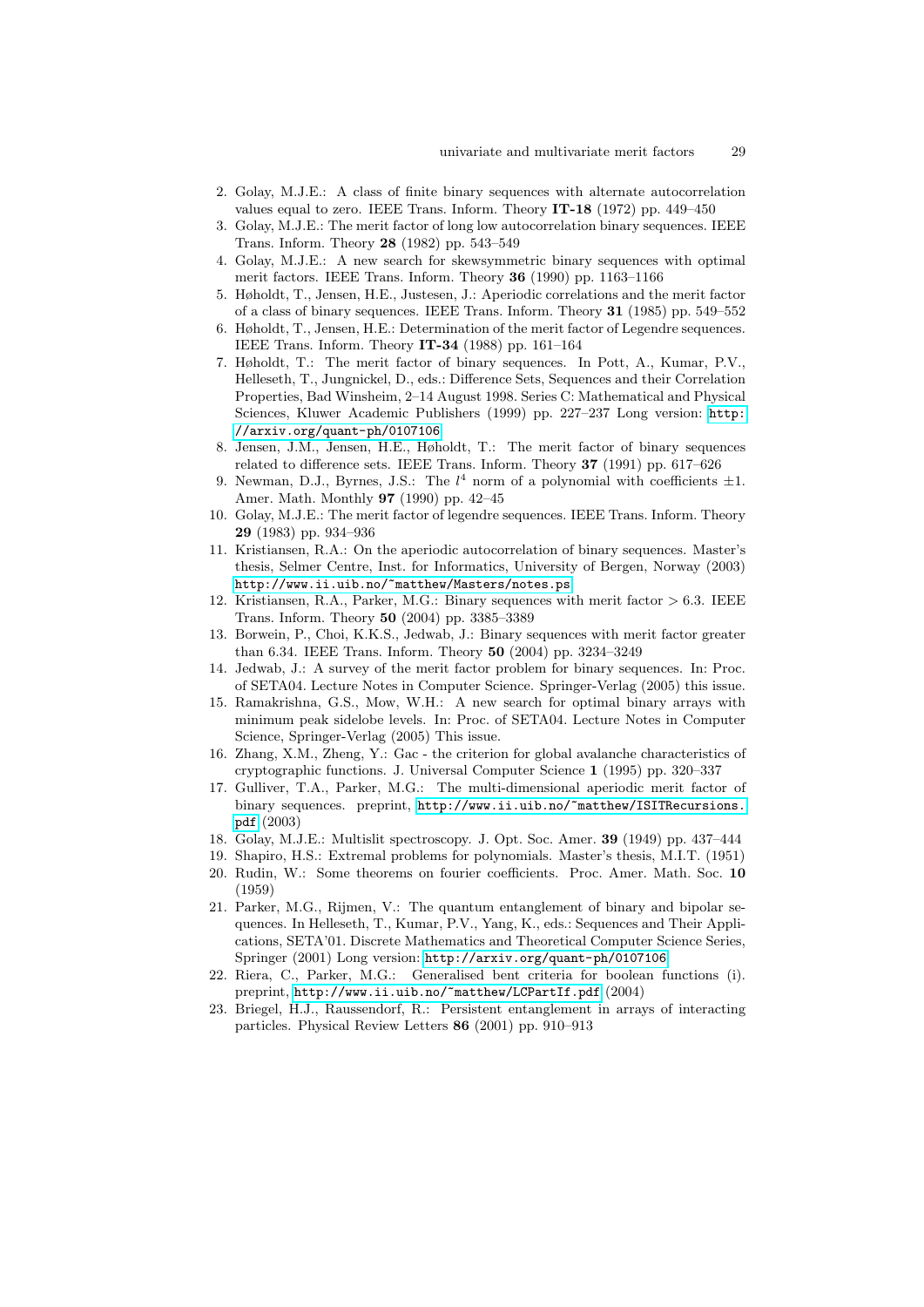- <span id="page-29-2"></span><span id="page-29-1"></span><span id="page-29-0"></span>30 Matthew G. Parker
- <span id="page-29-3"></span>24. [Hein, M., Eisert,](http://arxiv.org/quant-ph/0010043) J., Briegel, H.J.: Multi-party entanglement in graph states. Phys. Rev. A 69 (2004) [http://arxiv.org/quant-ph/0](http://arxiv.org/quant-ph/0012111)307130.
- <span id="page-29-4"></span>25. Verstraete, F.: A Study of Entanglement in Quantum Information Theory. PhD t[hesis, Dept. Elektrotechniek, Katholieke Universiteit, Leuv](http://homepage.mac.com/dglynn/.cv/dglynn/Public/SD-G3.pdf-link.pdf)en, Belgium (2002)
- [26.](http://homepage.mac.com/dglynn/.cv/dglynn/Public/SD-G3.pdf-link.pdf) Parker, M.G.: Quantum factor graphs. Annals of Telecom. (2001) pp. 472–483 http://arxiv.org/quant-ph/0010043.
- <span id="page-29-6"></span><span id="page-29-5"></span>27. Schlingemann, D., Werner, R.F.: Quantum error-correcting codes associated with graphs. Phys. Rev. A 65 (2002) http://arxiv.org/quant-ph/0012111.
- <span id="page-29-7"></span>28. Glynn, D.G.: On self-dual quantum codes and graphs. Submitted to Elect. J. Combinatorics. http://homepage.mac.com/dglynn/.cv/dglynn/Public/ SD-G3.pdf-link.pdf (2002)
- 29. Grassl, M., Klappenecker, A., Rotteler, M.: Graphs, quadratic forms, and quantum codes. In: Proc. IEEE Int. Symp. Inform. Theory. (2002) p. 45
- <span id="page-29-8"></span>30. Glynn, D.G., Gulliver, T.A., Maks, J.G., Gupta, M.K.: The Geometry of Additive Quantum Codes. Springer-Verlag (2004)
- 31. [Raussendorf, R.](http://arxiv.org/quant-ph/9608006), Briegel, H.J.: A one-way quantum computer. Phys. Rev. Lett. 86 (2001) pp. 5188–5191
- <span id="page-29-9"></span>32. Zyczkowski, K., Bengtsson, I.: Relativity of pure states entanglement. Ann. Phys. 295 (2002)
- <span id="page-29-11"></span><span id="page-29-10"></span>33. Calderbank, A.R., [Rains, E.M., Shor, P.M., Sloane, N.J.A.](http://arxiv.org/quant-ph/9705052): Quantum error correction via codes over  $GF(4)$ . IEEE Trans. Inform. Theory 44 (1998) pp. 1369–1387 http://arxiv.org/quant-ph/9608006.
- 34. [Klappenecker, A., R](http://www.ii.uib.no/~matthew/GenDiff4.pdf)otteler, M.: Clifford codes. In [Brylins](http://www.ii.uib.no/~matthew/GenDiff4.pdf)ki, R., Chen, G., eds.: Mathematics of Quantum Computation. CRC Press (2002)
- <span id="page-29-12"></span>35. Gottesman, D.: Stabilizer Codes and Quantum Error Correction. PhD thesis, California Institute of Technology (1997) http://[arxiv.org](http://www.ii.uib.no/~matthew/seta04-parihn.pdf)/quant-ph/9705052.
- <span id="page-29-13"></span>36. [Danielsen, L.E., Gulliver](http://www.ii.uib.no/~matthew/seta04-parihn.pdf), T.A., Parker, M.G.: Aperiodic propagation criteria for Boolean functions. ECRYPT Internal Document, [STVL-U](http://iaks-www.ira.uka.de/home/grassl/QECC/TableIII.html)iB-1-APC-1.0. http: [//www.ii.uib.no/~matthew/GenDiff4](http://iaks-www.ira.uka.de/home/grassl/QECC/TableIII.html).pdf (2004)
- <span id="page-29-14"></span>37. Danielsen, L.E., Parker, M.G.: Spectral orbits and peak-to-average power ratio of [boolean functions with respect to the](http://www.ii.uib.no/~matthew/LCPartIIf.pdf)  $\{I, H, N\}^n$  transform. In: Proc. of SETA04. Lecture Notes in Computer Science, Springer-Verlag (2005) this issue, http:// www.ii.uib.no/~matthew/seta04-parihn.pdf.
- <span id="page-29-15"></span>38. Gras[sl, M.: Bounds on](http://www.ii.uib.no/publikasjoner/texrap/pdf/2003-242.pdf)  $d_{min}$  for additive  $[[n, k, d]]$  QECC. Web page (2003) http: //[iaks-www.ira.uka.de/home/grassl/QECC/TableIII.](http://www.ii.uib.no/~matthew/Construct04.pdf)html.
- 39. Riera, C., Petrides, G., Parker, M.G.: Generalised bent criteria for boolean functions (ii). preprint, http://www.ii.uib.no/~matthew/LCPartIIf.pdf (2004)
- 40. Parker, M.G., Tellambura, C.: A construction for binary sequence sets with low peak-to-average power ratio. Technical Report 242, Dept. of Informatics, University of Bergen, Norway (2003) http://www.ii.uib.no/publikasjoner/texrap/pdf/ 2003-242.pdf, update at:http://www.ii.uib.no/~matthew/Construct04.pdf.
- <span id="page-29-16"></span>41. Borwein, P., Choi, K.K.S.: Explicit merit factor formulae for fekete and turyn polynomials. Trans. Amer. Math. Soc. 354 (2002) pp. 219–234
- 42. Borwein, P., Choi, K.K.S.: Merit factors of polynomials formed by jacobi symbols. Canad. J. Math. 53 (2001) pp. 33–50
- 43. Parker, M.G.: Even length binary sequence families with low negaperiodic autocorrelation. In: Applied Algebra, Algebraic Algorithms and Error-Correcting Codes, AAECC-14 Proceedings. Number 2227 in Lecture Notes in Computer Science. Springer-Verlag (2001) p. 200–209